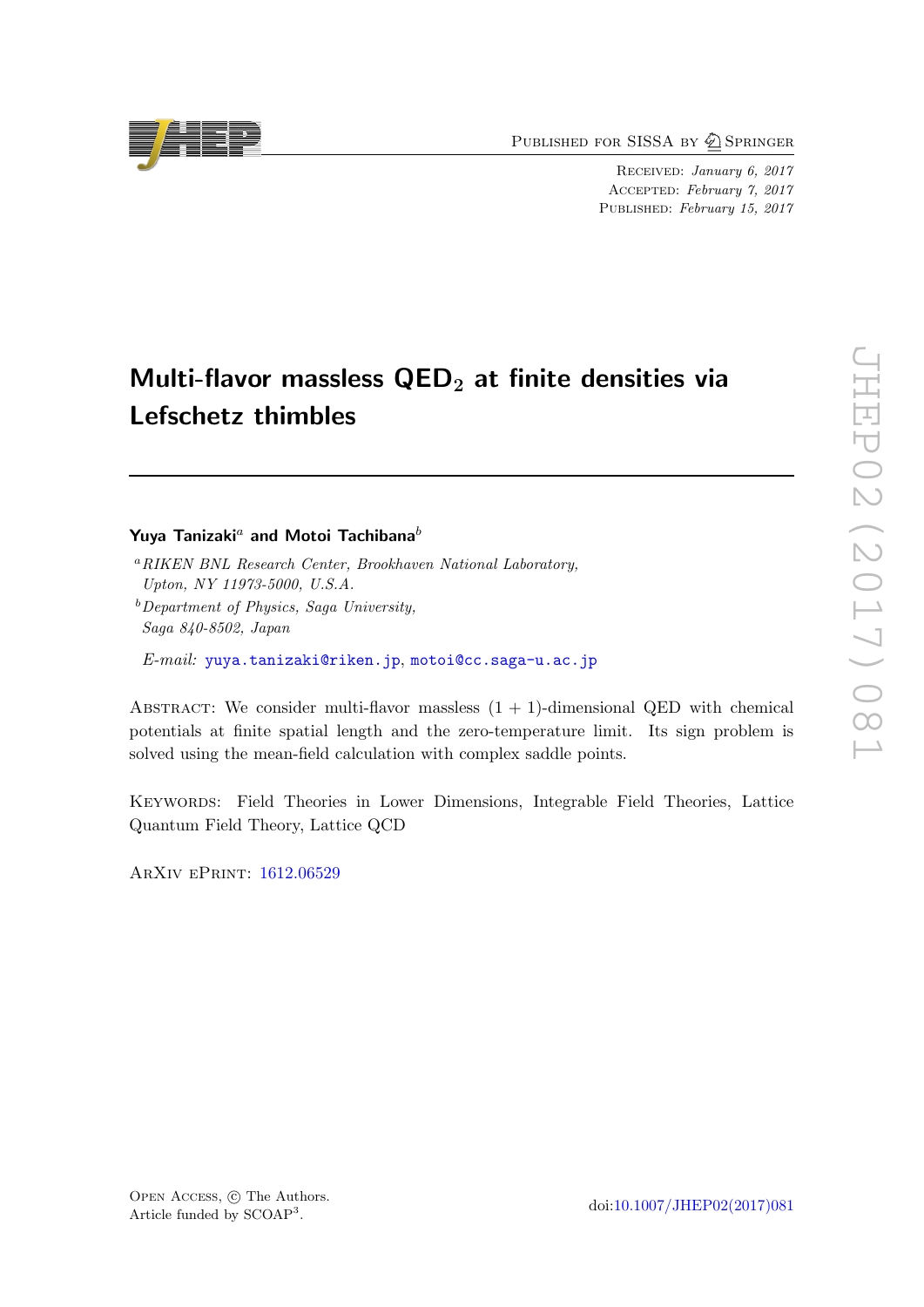## Contents

| 2 $(1 + 1)$ -dimensional massless QED                                 | $\overline{2}$     |
|-----------------------------------------------------------------------|--------------------|
|                                                                       |                    |
| 2.1                                                                   | $\overline{2}$     |
| Fermion determinant with nontrivial holonomies<br>$2.2^{\circ}$       | 4                  |
| Mean-field approximation with complex saddle points<br>3              | 6                  |
| Lefschetz-thimble methods and mean-field approximation<br>$3.1\,$     | 6                  |
| Charge and complex conjugation for real-valued free energy<br>$3.2\,$ |                    |
| 4 Lefschetz-thimble calculus for multi-flavor massless $QED_2$        | 8                  |
| Complex saddle points of multi-flavor massless $QED2$<br>4.1          | 8                  |
| 1-flavor case<br>4.2                                                  | 10                 |
| 4.3 2-flavor case                                                     | $11\,$             |
| 4.4 3-flavor case                                                     | $12\,$             |
| Gradient flow inside CK-invariant space<br>5                          | 14                 |
| Conclusion and perspective<br>6                                       | $\bf{17}$          |
|                                                                       | Setup of the model |

## <span id="page-1-0"></span>1 Introduction

Path integral formalism has been used in a wide range to study systems of quantum field theory as well as statistical mechanics. The formalism is useful not only for the perturbative calculations but also for the numerical computations such as the lattice Monte Carlo simulations. However, it is well known that the lattice Monte Carlo simulation does not work when the action of the system becomes complex and this is called the sign problem [\[1,](#page-18-0) [2\]](#page-18-1). It is a big obstacle when we try to compute the high-density nuclear matter based on quantum chromodynamics (QCD) [\[3\]](#page-18-2).

In this paper, we consider  $(1 + 1)$ -dimensional quantum electrodynamics  $(QED_2)$  with  $N_f$  massless fermions, which we call multi-flavor massless  $QED_2$ . It is also known as Schwinger model, which is exactly solvable and mapped to the theory of free massive photons [\[4,](#page-18-3) [5\]](#page-19-0). This model has the sign problem at finite temperature and finite number densities, but its phase structure is studied analytically by refs. [\[6–](#page-19-1)[8\]](#page-19-2). Therefore, multiflavor massless  $QED<sub>2</sub>$  has been used for the test of various approaches to the sign problem; the dual formulation is discussed in ref. [\[9\]](#page-19-3), and the study with matrix product states is used for two-flavor massless and massive  $QED_2$  in ref. [\[10\]](#page-19-4). Here, we apply the Lefshetzthimble method to obtain phase diagram of multi-flavor massless  $QED<sub>2</sub>$ , and study its property about the sign problem.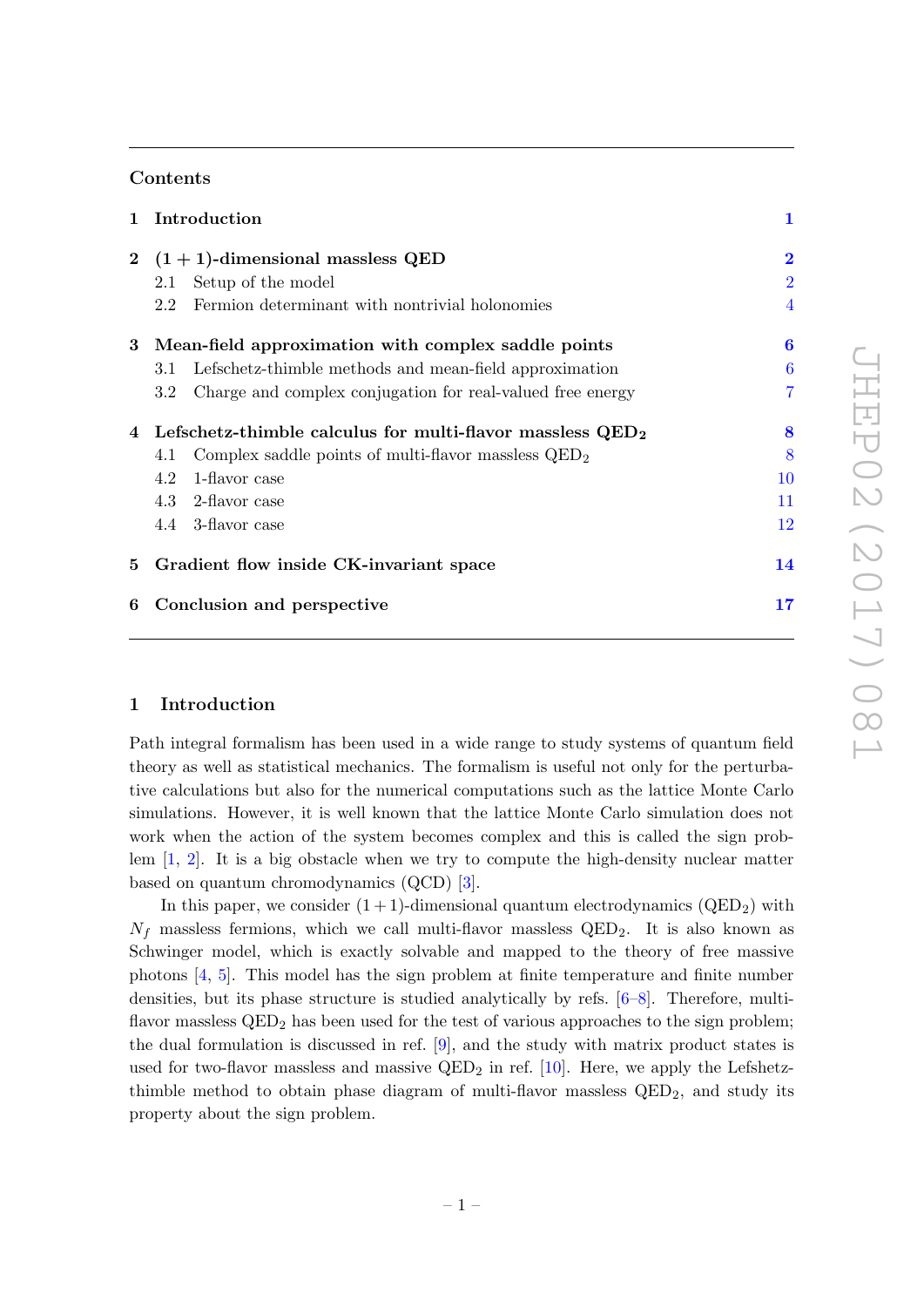The Lefshetz-thimble method was originally developed to study the hyperasymptotic behavior of exponential integrals [\[11](#page-19-5)[–13\]](#page-19-6), and it was utilized in study of Cherns-Simons theory by Witten [\[14](#page-19-7)[–16\]](#page-19-8). Hyperasymptotics is a branch of the resurgence theory, and its application to semiclassical analysis has been recently discussed extensively [\[17–](#page-19-9)[32\]](#page-20-0). Lefschetz thimble is the higher-dimensional generalization of steepest descent paths, and it has been applied to the sign problem [\[33–](#page-20-1)[55\]](#page-21-0). In this method, complex saddle points of the action play an important role, and the saddle-point approximation with complex saddles describes the essence of nonperturbative behaviors in some cases; it is used for the pair creation under strong laser pulse in refs. [\[56–](#page-21-1)[58\]](#page-21-2), and complex saddles also describe the strongly-coupled phase of the Gross-Witten-Wadia model [\[59,](#page-21-3) [60\]](#page-21-4).

Using Lefschetz thimbles, we show that mean-field calculation with complex saddles becomes exact in multi-flavor massless  $QED<sub>2</sub>$  at finite spacial length and the zero-temperature limit. We identify all the complex saddle points of  $QED<sub>2</sub>$  at finite chemical potentials, and draw the phase diagram using that information. At that stage, we must know the intersection numbers between dual thimbles and the original integration region, and those quantities are identified by solving the gradient flow equation that defines Lefschetz thimbles. This is the first non-trivial example of gauge theories with the sign problem that is completely solved by the Lefschetz-thimble method.

This paper is organized as follows. In section [2,](#page-2-0) we review the computation of massless  $QED<sub>2</sub>$ . In section [3,](#page-6-0) we explain the mean-field approximation in the presence of the sign problem. In section [4,](#page-8-0) we compute the complex saddle points and obtain the phase structures concretely for one-, two-, and three-flavor cases. To discuss the phase structure for three-flavor case, however, we need the intersection numbers. For that purpose, we numerically solve the gradient flow and visualize its structure in section [5.](#page-14-0) We summarize our result and discuss some perspectives in section [6.](#page-17-0)

## <span id="page-2-0"></span>2  $(1 + 1)$ -dimensional massless QED

In this section, we review the computation of the massless  $QED_2$ . This section does not present a new result, and the main purpose is to set the notation and make the paper self-contained.

#### <span id="page-2-1"></span>2.1 Setup of the model

Let us first consider the path-integral expression of multi-flavor massless  $QED<sub>2</sub>$  on a twodimensional torus  $T^2 = [0, \beta] \times [0, L]$ . The theory is defined by

$$
Z(\beta, L, \mu) = \int \mathcal{D}A \, \mathrm{e}^{-S_{\text{Maxwell}}[A]} \int \mathcal{D}\overline{\psi} \mathcal{D}\psi \exp\left(-\sum_{a=1}^{N_f} \int \mathrm{d}^2 x \, \overline{\psi}_a \left[\overline{\psi}_A - \mu_a \gamma^0\right] \psi_a\right). \tag{2.1}
$$

Here,  $A = A_{\mu} dx^{\mu}$  is the U(1) gauge field,  $\psi_a$  and  $\overline{\psi_a}$  are two-component spinor fields with the flavor index  $a = 1, \ldots, N_f$ ,  $\mathcal{D}_A = \gamma_\nu (\partial_\nu + i A_\nu)$  with Gamma matrices  $\gamma_\nu$ , and  $\mu_a$  is the chemical potentials for fermion number densities  $n_a = \overline{\psi}_a \gamma_0 \psi_a$ . S<sub>Maxwell</sub> is the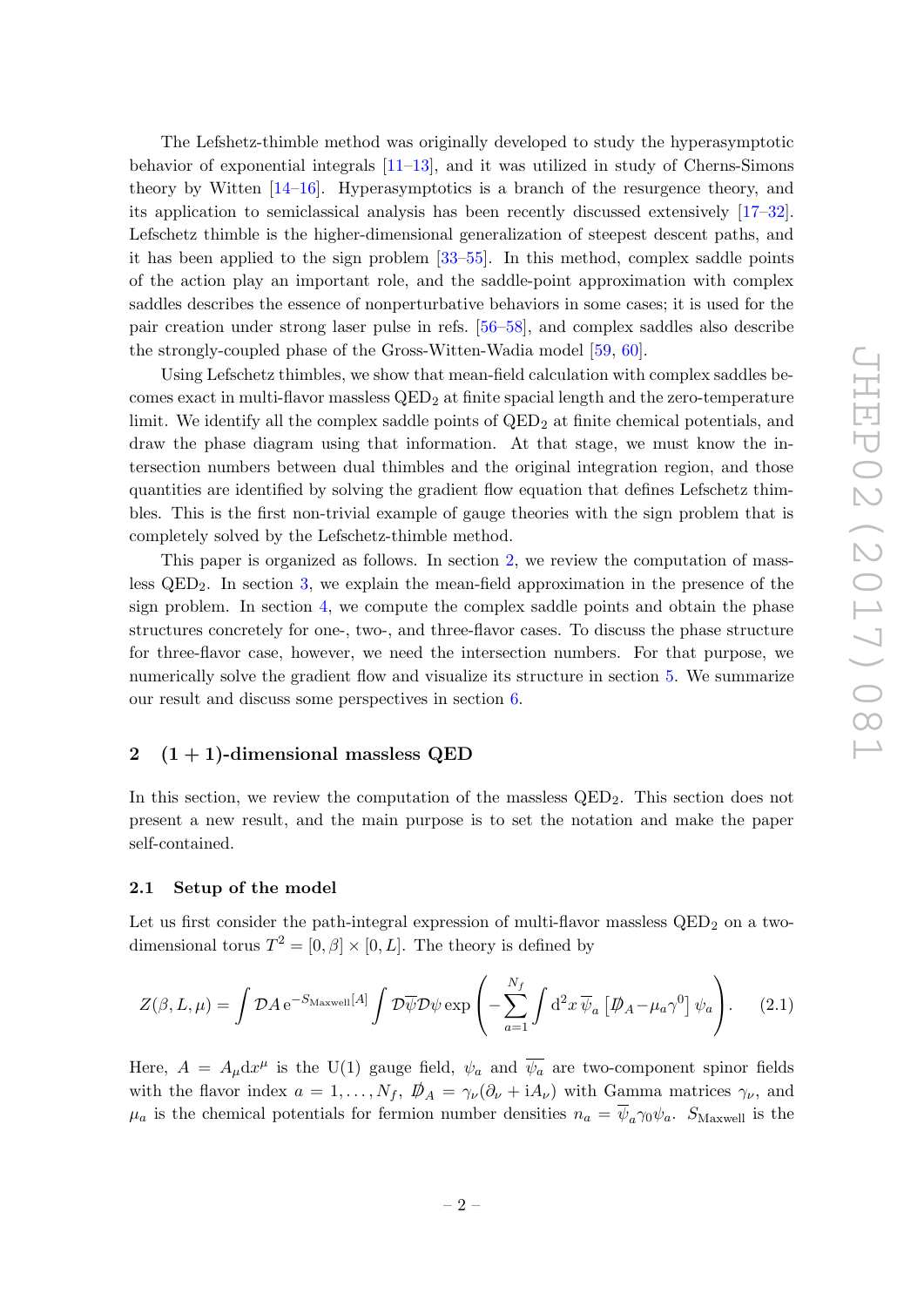Maxwell action,

$$
S_{\text{Maxwell}}[A] = \frac{1}{4e^2} \int d^2x (\partial_\mu A_\nu - \partial_\nu A_\mu)^2.
$$
 (2.2)

The theory is now defined on the torus  $T^2 = [0, \beta] \times [0, L]$  with the thermal boundary condition, i.e.,

$$
A_{\nu}(x^{0} + n\beta, x^{1} + mL) \sim A_{\nu}(x^{0}, x^{1}), \qquad (2.3)
$$

$$
\psi(x^{0} + n\beta, x^{1} + mL) = (-1)^{n} \psi(x^{0}, x^{1}).
$$
\n(2.4)

The "∼" in the first equation means that the difference between both sides must be appropriately Dirac quantized.

We review the computation of the Dirac operator on the torus  $T^2$  according to ref. [\[61\]](#page-22-0). We decompose the gauge field as

$$
A = \left(\frac{2\pi k}{\beta L}x^1 + \frac{2\pi}{\beta}h_0\right)dx^0 + \frac{2\pi}{L}h_1dx^1 + *d\phi + d\lambda.
$$
 (2.5)

The meaning of each variables is as follows:  $\lambda$  is a gauge parameter, so it does not affect the computation of physical quantities, such as the partition function.  $\phi$  is a 2π-periodic function on torus without the zero-momentum mode, which represents the local fluctuation of the photon field. Since  $F_{01} = -2\pi k/\beta L + \Delta\phi$ , the Maxwell action becomes

$$
S_{\text{Maxwell}} = \frac{1}{2e^2} \int_{T^2} d^2x \left( \Delta \phi - \frac{2\pi k}{\beta L} \right)^2.
$$
 (2.6)

The fields  $h_0$  and  $h_1$  are sometimes called toron fields: they do not create the electric field, but describe the nontrivial holonomy at  $\phi = 0$  and  $k = 0$ , since

$$
\exp\left(i \int_{\mathcal{C}} A\right)\Big|_{\phi=0,k=0} = e^{2\pi i (n_0 h_0 + n_1 h_1)},\tag{2.7}
$$

where  $n_0$  and  $n_1$  are the number of the windings of the closed curve C along  $x^0$ - and x<sup>1</sup>-directions of T<sup>2</sup>, respectively  $(0 \le h_{\mu} < 1)$ . The integer k refers the Chern number,

$$
\frac{1}{2\pi} \int_{T^2} dA = -k,\tag{2.8}
$$

which creates the constant electric field. The index theorem tells us that  $k$  represents the index of the Dirac operator, and thus we need to take into account only the  $k = 0$  sector: otherwise, the Dirac zero modes exist and the fermion determinant becomes zero because the fermions are massless.

Let us restrict ourselves to the case  $k = 0$  in the following, and assume that the Dirac zero mode does not exist. For simplicity of the computation, we put  $\lambda = 0$  by gauge fixing. By putting

$$
\widetilde{A} = \frac{2\pi}{\beta} h_0 \mathrm{d}x^0 + \frac{2\pi}{L} h_1 \mathrm{d}x^1,\tag{2.9}
$$

we get  $A = \tilde{A} + *d\phi$ . We define the chirality matrix by  $\gamma = -i\gamma^0\gamma^1$ , then

$$
\vec{\psi}_A = e^{-\gamma \phi} \vec{\psi}_{\tilde{A}} e^{-\gamma \phi}.
$$
\n(2.10)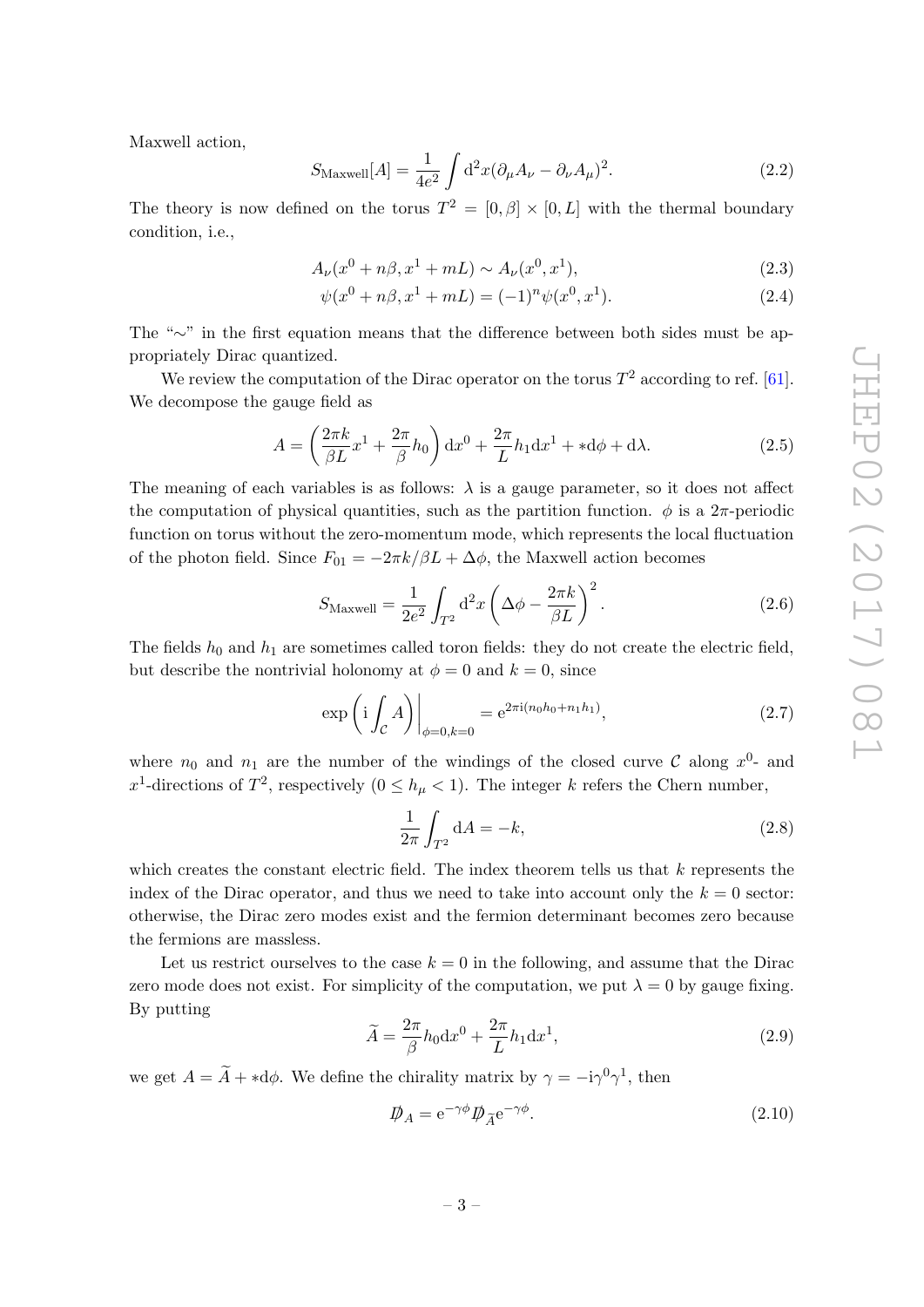Therefore, we obtain that

$$
\det\left(\rlap{\,/}\,/\,\rho\right) = \det\left(\rlap{\,/}\,/\,\rho\right) \exp\left(-\frac{1}{2\pi}\int d^2x \phi(-\Delta\phi)\right). \tag{2.11}
$$

In order to obtain this result, we perform the chiral rotation  $\psi \mapsto e^{\gamma \phi} \psi$  and  $\overline{\psi} \mapsto \overline{\psi} e^{\gamma \phi}$ , and use the anomaly equation. It is important to notice that the global fluctuations  $\widetilde{A}$  and the local fluctuation  $\phi$  decouple completely from one another at the  $k = 0$  sector, thanks to the absence of the Dirac zero modes. Now, the partition function reads

$$
Z(\beta, L, \mu) = \int_0^1 \mathrm{d}h_0 \mathrm{d}h_1 \prod_{a=1}^{N_f} \det \left( \mathcal{D}_{\tilde{A}} - \mu_a \gamma^0 \right) \times \int \mathcal{D}\phi \, \exp \left( -\frac{1}{2e^2} \int \mathrm{d}^2 x \phi \left( -\Delta + N_f \frac{e^2}{\pi^2} \right) (-\Delta) \phi \right). \tag{2.12}
$$

The photon field  $\phi$  becomes massive due to the chiral anomaly, and it decouples from the integration of  $h_0$  and  $h_1$  fields. In this paper, we are interested only in the dependence on the chemical potentials, and the  $h_0$  and  $h_1$  integrations are most important. In the following, we simply denote that

<span id="page-4-1"></span>
$$
Z(\beta, L, \mu) = \int_0^1 dh_0 dh_1 \prod_{a=1}^{N_f} \det \left( \not{D}_{\tilde{A}} - \mu_a \gamma^0 \right).
$$
 (2.13)

In the next subsection, we will compute the fermion determinant under the background with nontrivial holonomies.

## <span id="page-4-0"></span>2.2 Fermion determinant with nontrivial holonomies

One can compute the Dirac determinant in a way to keep the global-gauge invariance manifestly by using the zeta-function regularization (see ref. [\[61\]](#page-22-0) and also appendix in ref. [\[62\]](#page-22-1)). To understand the formula intuitively, we derive the result for the fermion determinant heuristically by considering the fermion spectrum. After the chiral transformation, the fermion operator becomes

$$
\gamma_0 \not\!\!\!D_{\widetilde{A}} = \left(\partial_\tau + \frac{2\pi i}{\beta} h_0\right) \mathbf{1}_2 + \mathrm{i} \left(\partial_1 + \frac{2\pi i}{L} h_1\right) \gamma,\tag{2.14}
$$

where  $\gamma = -i\gamma_0\gamma_1$  and in the chiral notation  $\gamma = \sigma_3$ . Therefore, the spectrum of this operator can be labeled as

$$
\frac{2\pi}{L}(n \pm h_1) + \frac{2\pi i}{\beta}h_0 + \frac{(2m+1)\pi i}{\beta}.
$$
\n(2.15)

By performing the summation over Matsubara frequencies  $m$ , we obtain the Fermi-Dirac distribution for each fermionic mode:

$$
1 + \exp\left[-\frac{2\pi\beta}{L}(n \pm h_1) - 2\pi i h_0\right].
$$
\n(2.16)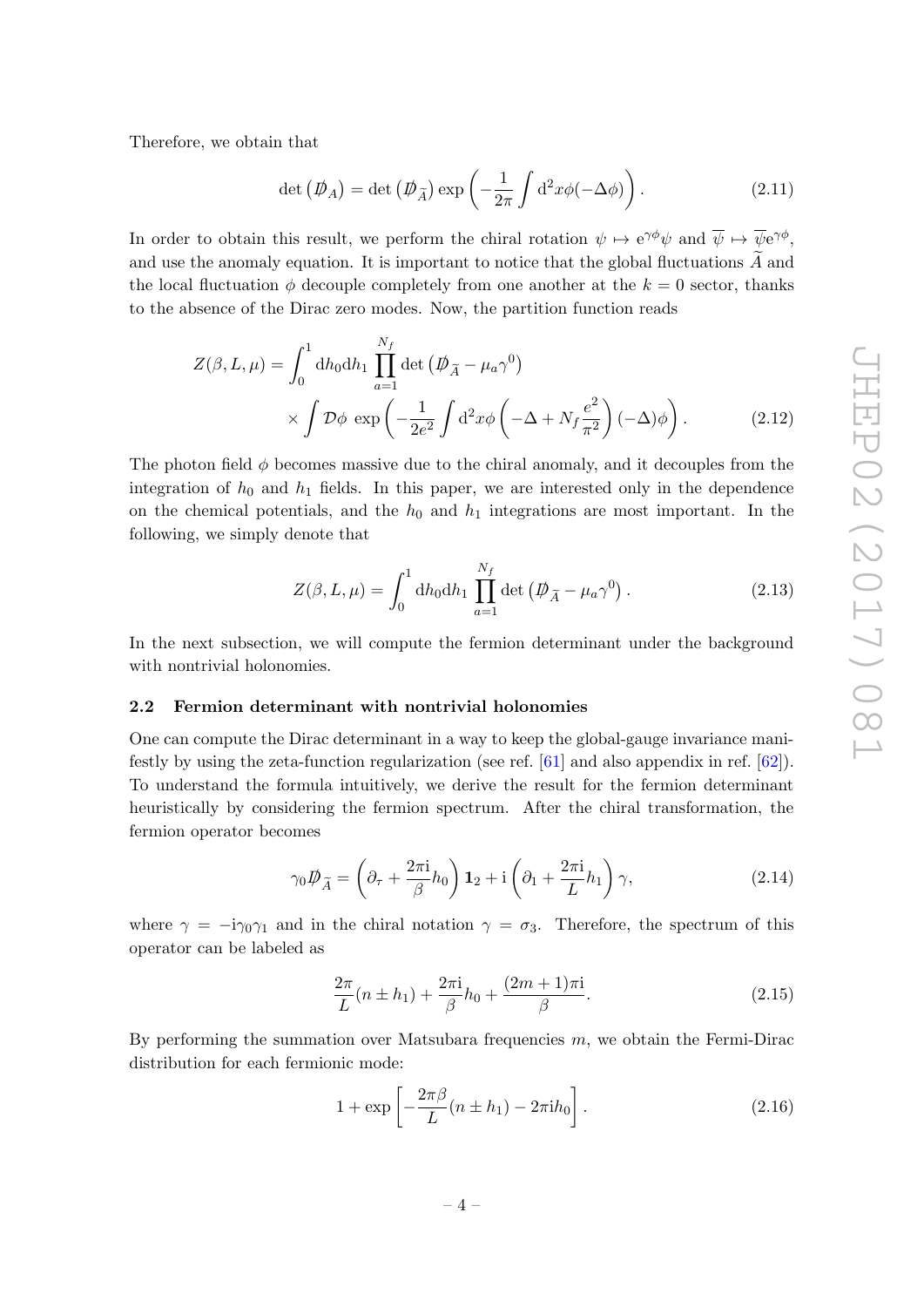Contribution of the positive chiral fermions gives

$$
\left(1 + e^{-\frac{2\pi\beta}{L}(n+h_1-1) - 2\pi i h_0}\right) \left(1 + e^{-\frac{2\pi\beta}{L}(n-h_1) + 2\pi i h_0}\right),\tag{2.17}
$$

and that of the negative chiral fermions gives

$$
\left(1 + e^{-\frac{2\pi\beta}{L}(n+h_1-1) + 2\pi i h_0}\right) \left(1 + e^{-\frac{2\pi\beta}{L}(n-h_1) - 2\pi i h_0}\right). \tag{2.18}
$$

Each term is invariant under  $h_0 \mapsto h_0 + 1$ , but it is not the case for  $h_1 \mapsto h_1 + 1$ . Even after taking the product over all spatial momenta  $n = 1, 2, \ldots$ , the invariance under the spatial global gauge transformation is lost by

$$
e^{-\frac{2\pi\beta}{L}(-h_1) + 2\pi i h_0} e^{-\frac{2\pi\beta}{L}(-h_1) - 2\pi i h_0} = e^{\frac{4\pi\beta}{L}h_1}.
$$
 (2.19)

To compensate this factor, one should multiply

$$
e^{-\frac{2\pi\beta}{L}(h_1^2 - h_1)}.
$$
\n(2.20)

We introduce the dimensionless chemical potential  $\mu'$  and the dimensionless temperature  $\tau$  by

$$
\mu' = \frac{L\mu}{2\pi}, \quad \tau = \frac{L}{\beta}.\tag{2.21}
$$

The  $\mu'$ -dependence of each determinant becomes

$$
\det(\mathcal{D}_{\tilde{A}} - \mu \gamma_0) = e^{-\frac{2\pi}{\tau}(h_1^2 - h_1)} \prod_{n=1}^{\infty} \left\{ \left( 1 + e^{-\frac{2\pi}{\tau}(n + h_1 - 1 - \mu') - 2\pi i h_0} \right) \left( 1 + e^{-\frac{2\pi}{\tau}(n - h_1 + \mu') + 2\pi i h_0} \right) \right\}
$$

$$
\times \left( 1 + e^{-\frac{2\pi}{\tau}(n + h_1 - 1 + \mu') + 2\pi i h_0} \right) \left( 1 + e^{-\frac{2\pi}{\tau}(n - h_1 - \mu') - 2\pi i h_0} \right) \right\}.
$$
(2.22)

This matches with the correct formula derived in ref. [\[61\]](#page-22-0) up to an uninteresting fieldindependent factor. We define the dimensionless mean-field free energy  $F$  by

$$
F(h_0, h_1) = -\frac{\tau}{2\pi} \sum_{a=1}^{N_f} \ln \det \left( \not{D}_{\widetilde{A}} - \frac{2\pi}{L} \mu'_a \gamma_0 \right).
$$
 (2.23)

The explicit form of this one-loop effective potential becomes

$$
F = N_f \left( h_1 - \frac{1}{2} \right)^2
$$
  

$$
- \frac{\tau}{2\pi} \sum_{a=1}^{N_f} \sum_{n=1}^{\infty} \left\{ \ln \left( 1 + e^{-\frac{2\pi}{\tau} (n + h_1 - 1 - \mu_a') - 2\pi i h_0} \right) + \ln \left( 1 + e^{-\frac{2\pi}{\tau} (n - h_1 + \mu_a') + 2\pi i h_0} \right) \right.
$$
  

$$
+ \ln \left( 1 + e^{-\frac{2\pi}{\tau} (n + h_1 - 1 + \mu_a') + 2\pi i h_0} \right) + \ln \left( 1 + e^{-\frac{2\pi}{\tau} (n - h_1 - \mu_a') - 2\pi i h_0} \right) \right\}.
$$
 (2.24)

Using this one-loop effective potential, [\(2.13\)](#page-4-1) becomes

<span id="page-5-1"></span><span id="page-5-0"></span>
$$
Z = \int_0^1 \mathrm{d}h_0 \mathrm{d}h_1 \exp\left[-\frac{2\pi}{\tau}F(h_0, h_1)\right].\tag{2.25}
$$

We consider about this exponential integral in the zero-temperature limit  $\tau \to 0$ .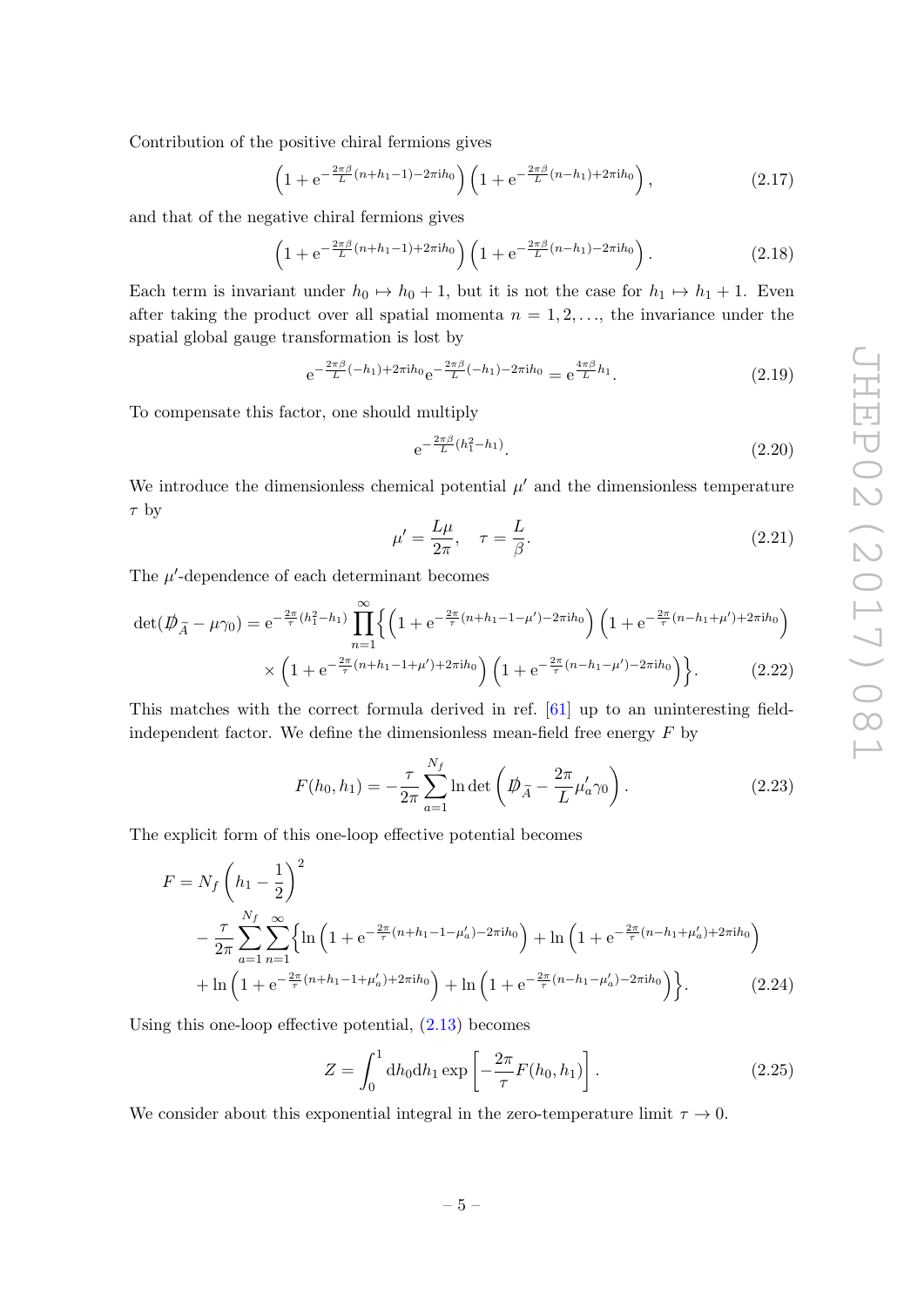## <span id="page-6-0"></span>3 Mean-field approximation with complex saddle points

In this section, we explain the mean-field approximation when the microscopic theory suffers from the sign problem [\[44\]](#page-21-5).

#### <span id="page-6-1"></span>3.1 Lefschetz-thimble methods and mean-field approximation

Here, we explain the general formalism to apply the mean-field approximation when the theory suffers from the sign problem. That is, we consider to apply the mean-field approximation to the path integral

$$
Z = \int \mathcal{D}\phi \exp(-S[\phi]), \qquad (3.1)
$$

where the classical action  $S[\phi]$  takes complex values. To consider the mean-field approximation, we introduce the order-parameter operator  $O[\phi]$ , and define the constrained free energy density [\[63,](#page-22-2) [64\]](#page-22-3) by

$$
F(\Phi) = -\frac{1}{V} \ln \left[ \int \mathcal{D}\phi \exp(-S[\phi]) \,\delta(O[\phi] - \Phi) \right]. \tag{3.2}
$$

If  $S[\phi]$  is real, then  $F[\Phi]$  is also real and one can compute phase diagram by taking the minimum of  $F(\Phi)$ . However, if there is the sign problem, the free energy  $F(\Phi)$  is complex, and its physical meaning becomes unclear [\[65,](#page-22-4) [66\]](#page-22-5).

The partition function and the constrained free energy is related by

$$
Z = \int_{\mathcal{M}} d\Phi \exp(-VF(\Phi)), \qquad (3.3)
$$

where M is the target space of order parameters  $\Phi$ . This corresponds to [\(2.25\)](#page-5-0) in our model, where  $\Phi = (h_0, h_1)$  and  $\mathcal{M} = (\mathbb{R}/\mathbb{Z})^2$ . In the mean-field method, we would like to evaluate this integral in the limit  $V \to \infty$  using the saddle-point approximation. Since  $F[\Phi]$  is complex, this integral is an multi-dimensional oscillatory integral, and we need a technique to treat it. Here, we use the knowledge of the hyperasymptotic analysis  $[11-13]$  $[11-13]$ , which is recently used for the study of sign problem of the lattice Monte Carlo simulation and known as the Lefschetz-thimble method [\[33–](#page-20-1)[55\]](#page-21-0).

The basic idea is to deform the integration contour  $\mathcal M$  into steepest descent cycles inside its complexified space  $\mathcal{M}_{\mathbb{C}}$  by using the Cauchy theorem when  $F(\Phi)$  is holomorphic. We denote the holomorphic coordinate of  $\mathcal{M}_{\mathbb{C}}$  as  $\Phi = (z^1, \ldots, z^n)$ , and the set of saddle points as

$$
\Sigma = \{z_{\sigma}\} := \left\{\frac{\partial F}{\partial z^i} = 0\right\}.
$$
\n(3.4)

Using the Kähler metric on  $\mathcal{M}_{\mathbb{C}}$ ,  $ds^2 = g_{i\overline{j}} dz^i \otimes d\overline{z}^{\overline{j}}$ , we define the gradient flow by

<span id="page-6-2"></span>
$$
\frac{\mathrm{d}z^{i}}{\mathrm{d}t} = g^{i\overline{j}} \overline{\left(\frac{\partial F(z)}{\partial z^{j}}\right)}.
$$
\n(3.5)

As an important property of this differential equation, we have

$$
\frac{\mathrm{d}F}{\mathrm{d}t} = |\partial F|^2 \ge 0. \tag{3.6}
$$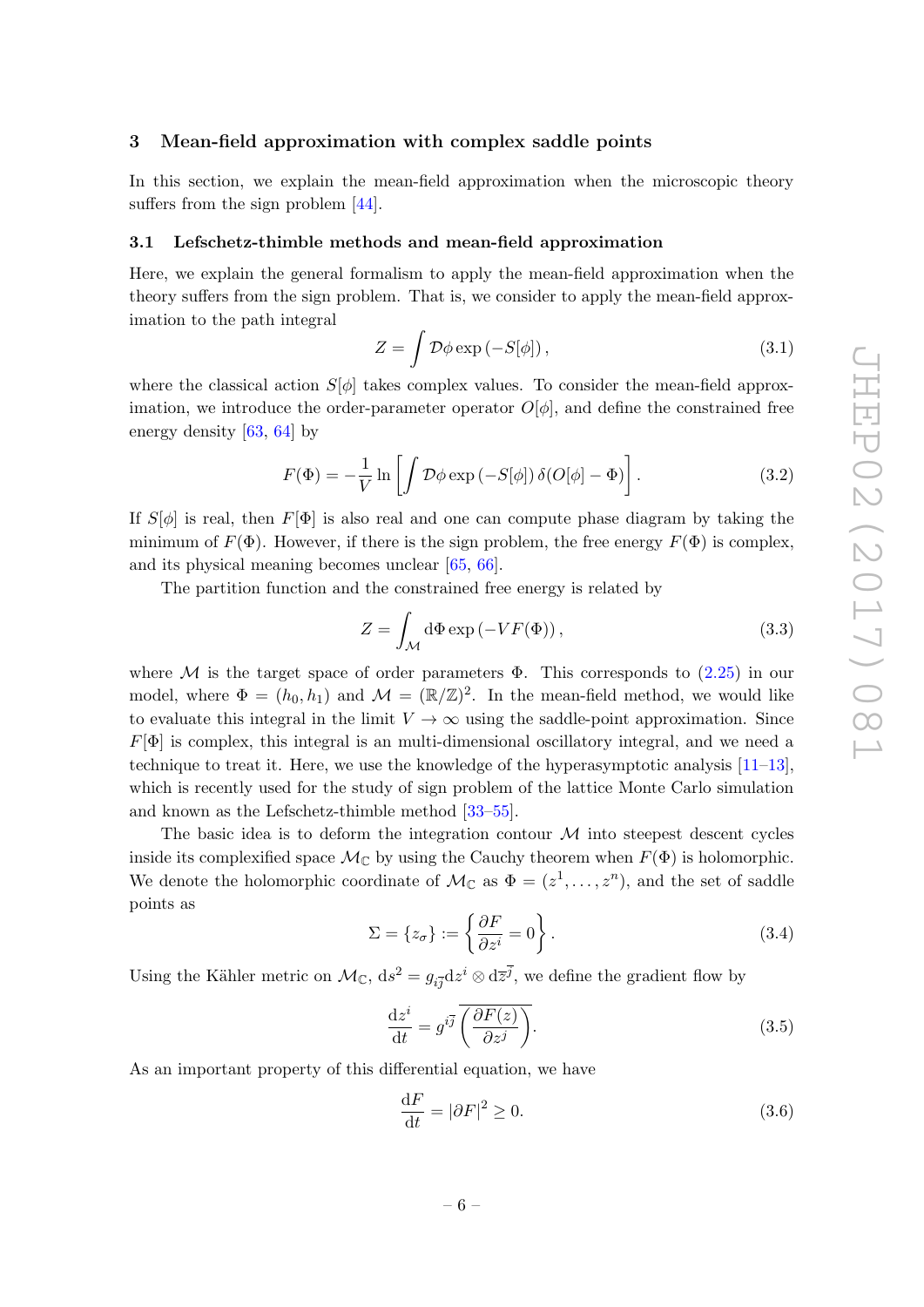Therefore, along the flow line, the real part of the free energy increases while its imaginary part stays constant. This means that we can define the steepest descent and ascent cycles associated with each saddle point  $z_{\sigma}$  by this gradient flow. Using solutions of the gradient flow  $z(t)$ , they are defined as

$$
\mathcal{J}_{\sigma} = \{z(0) \mid z(t) \to z_{\sigma}, t \to -\infty\}, \quad \mathcal{K}_{\sigma} = \{z(0) \mid z(t) \to z_{\sigma}, t \to +\infty\}.
$$
 (3.7)

 $\mathcal{J}_{\sigma}$  and  $\mathcal{K}_{\sigma}$  are called Lefschetz thimble and dual thimble, respectively. They are dual quantities in terms of the intersection pairing  $\langle \cdot, \cdot \rangle$ , i.e.,  $\langle \mathcal{J}_{\sigma}, \mathcal{K}_{\tau} \rangle = \delta_{\sigma \tau}$ , which means that one can decompose M in terms of  $\mathcal{J}_{\sigma}$  as

$$
\int_{\mathcal{M}} d\Phi \exp(-VF(\Phi)) = \sum_{\sigma \in \Sigma} \langle \mathcal{M}, \mathcal{K}_{\sigma} \rangle \int_{\mathcal{J}_{\sigma}} d^{n} z \exp(-VF(z)). \tag{3.8}
$$

If all Re( $F(z_{\sigma})$ ) are different with each other in the limit  $V \to \infty$ , we replace the integral by the saddle-point approximation, and we obtain at the leading order that

<span id="page-7-1"></span>
$$
Z = \sum_{\sigma} \langle \mathcal{M}, \mathcal{K}_{\sigma} \rangle \exp\left(-VF(z_{\sigma})\right). \tag{3.9}
$$

We can summarize the necessary steps of the mean-field approximation with the sign problem as follows:

- Complexify the target space M to  $\mathcal{M}_{\mathbb{C}}$ , and find the saddle points  $z_{\sigma}$  by solving the equation  $\partial F = 0$  in  $\mathcal{M}_{\mathbb{C}}$ .
- Solve the gradient flow [\(3.5\)](#page-6-2), and construct Lefschetz thimbles  $\mathcal{J}_{\sigma}$  and dual thimbles  $\mathcal{K}_{\sigma}$ .
- Pick up the saddle point  $z_{\sigma}$  that has the minimal free energy  $\text{Re}(F(z_{\sigma}))$  with nonzero intersection number  $\langle \mathcal{M}, \mathcal{K}_{\sigma} \rangle$ .

#### <span id="page-7-0"></span>3.2 Charge and complex conjugation for real-valued free energy

In section [3.1,](#page-6-1) we explained the way to apply the Lefschetz thimble method to the meanfield calculations for the theory with the sign problem. However, since the free energy  $F(z)$ is complex in general, it would not be clear if the mean-field free energy  $F(z_{\sigma})$  becomes real in the above procedure. Following ref. [\[44\]](#page-21-5), we explain that this is ensured under the charge conjugation of the original theory.

To explain it, we consider a fermionic system and denote the chemical potential dependence of the free energy explicitly as  $F = F(\Phi, \mu)$ . In many examples of the fermionic system at finite densities, unbalance between the fermion and anti-fermion numbers due to the chemical potential causes the sign problem, and the free energy satisfies

$$
\overline{F(\Phi,\mu)} = F(\Phi,-\mu). \tag{3.10}
$$

In order to relate  $F(\Phi, -\mu)$  to the original one, we consider the charge conjugation C, which flips the sign of the chemical potential. Then, we have

$$
\overline{F(\Phi,\mu)} = F(C \cdot \Phi,\mu). \tag{3.11}
$$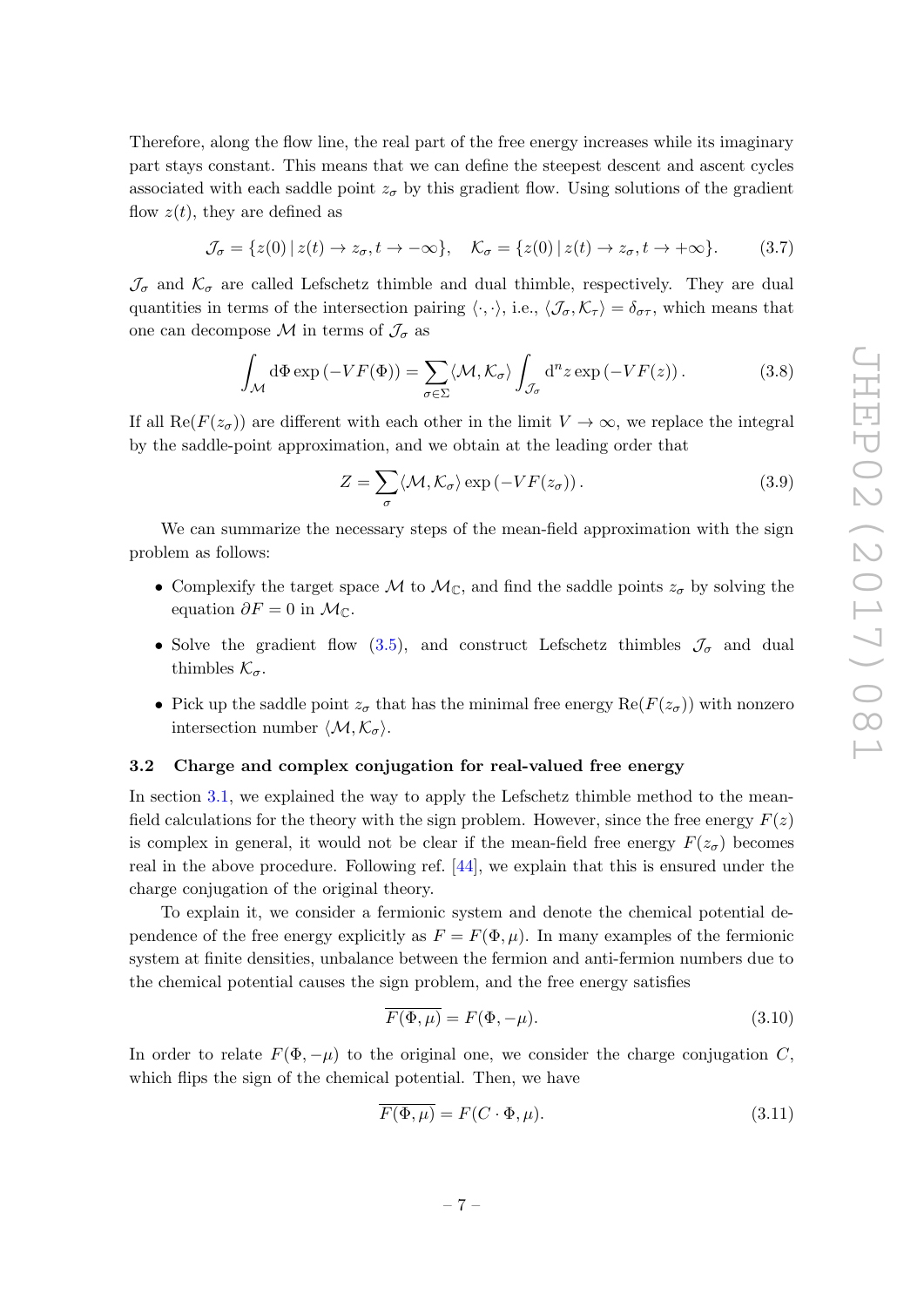Indeed, this is satisfied for Polyakov-loop extended Nambu-Jona-Lasinio model [\[67–](#page-22-6)[69\]](#page-22-7), heavy-dense quantum chromodynamics (QCD) [\[65,](#page-22-4) [66,](#page-22-5) [70–](#page-22-8)[79\]](#page-22-9), perturbative QCD with finite  $\mu$  [\[80,](#page-23-0) [81\]](#page-23-1), Thirring model at finite densities [\[48–](#page-21-6)[52,](#page-21-7) [82\]](#page-23-2) and also QED<sub>2</sub> in section [2.](#page-2-0) Even after complexification, the anti-linear extension of the charge conjugation plays an important role,

$$
z \mapsto C \cdot \overline{z},\tag{3.12}
$$

because

$$
\overline{F(z,\mu)} = F(C \cdot \overline{z}, \mu). \tag{3.13}
$$

This property is called the CK-symmetry of the complexified theory in refs. [\[67,](#page-22-6) [68\]](#page-22-10).

Under a certain condition of the Kähler metric and the charge conjugation, one can show that  $C \cdot \overline{z}(t)$  satisfies the same equation [\(3.5\)](#page-6-2) for any solutions  $z(t)$  of the gradient flow [\[44\]](#page-21-5). Now, one can classify the set of saddle points  $z_{\sigma}$  into three cases,

$$
\Sigma_{\rm CK} = \{z_{\sigma} = C \cdot \overline{z}_{\sigma}\}, \quad \Sigma_{\pm} = \{\text{Im}F(z_{\sigma}) \geq 0\}.
$$
 (3.14)

We here notice that  $F(z_{\sigma})$  is real if the saddle-point is CK-invariant,  $z_{\sigma} = C \cdot \overline{z}_{\sigma}$ .<sup>[1](#page-8-2)</sup> If the mean-field theory is valid, then  $F(z_{\sigma})$  of the selected saddle point must be real. Therefore, if one can show or assumes the validity of the mean-field approximation, it is enough to consider the gradient flow [\(3.5\)](#page-6-2) inside the CK-invariant hyperplane, and one can pick up the CK-invariant saddle point of the minimal free energy with nonzero intersection number  $\langle M, \mathcal{K}_{\sigma} \rangle$ . We will see that this is the case for the sign problem of multi-flavor massless  $QED<sub>2</sub>$  in the zero-temperature limit.

## <span id="page-8-0"></span>4 Lefschetz-thimble calculus for multi-flavor massless  $QED_2$

In this section, we consider the phase diagram of multi-flavor massless  $QED_2$  at finite L and the zero-temperature limit  $\beta \to \infty$ . For this purpose, we compute the path integral [\(2.25\)](#page-5-0) based on the Lefschetz-thimble method, and the mean-field calculation with the complex saddle points given in section [3](#page-6-0) turns out to be powerful for our purpose.

#### <span id="page-8-1"></span>4.1 Complex saddle points of multi-flavor massless  $\text{QED}_2$

We use the same symbol for the complexified toron fields,  $h_0$  and  $h_1$ . We define the Kähler metric on complex  $(h_0, h_1)$  space  $(\mathbb{C}/\mathbb{Z})^2$  by

$$
ds^{2} = \tau^{2} dh_{0} \otimes d\overline{h_{0}} + dh_{1} \otimes d\overline{h_{1}}.
$$
\n(4.1)

The gradient flow to be solved in this metric is given by

<span id="page-8-3"></span>
$$
\frac{dh_0}{dt} = \frac{1}{\tau^2} \overline{\left(\frac{\partial F}{\partial h_0}\right)}, \quad \frac{dh_1}{dt} = \overline{\left(\frac{\partial F}{\partial h_1}\right)},\tag{4.2}
$$

<span id="page-8-2"></span><sup>&</sup>lt;sup>1</sup>If the theory has other discrete symmetries, such as parity, center symmetry, etc., then one can construct other CK-transformation by combining them with the charge and complex conjugation. In such cases, we call  $z_{\sigma} \in \Sigma_{CK}$  if  $z_{\sigma}$  is invariant under one of them.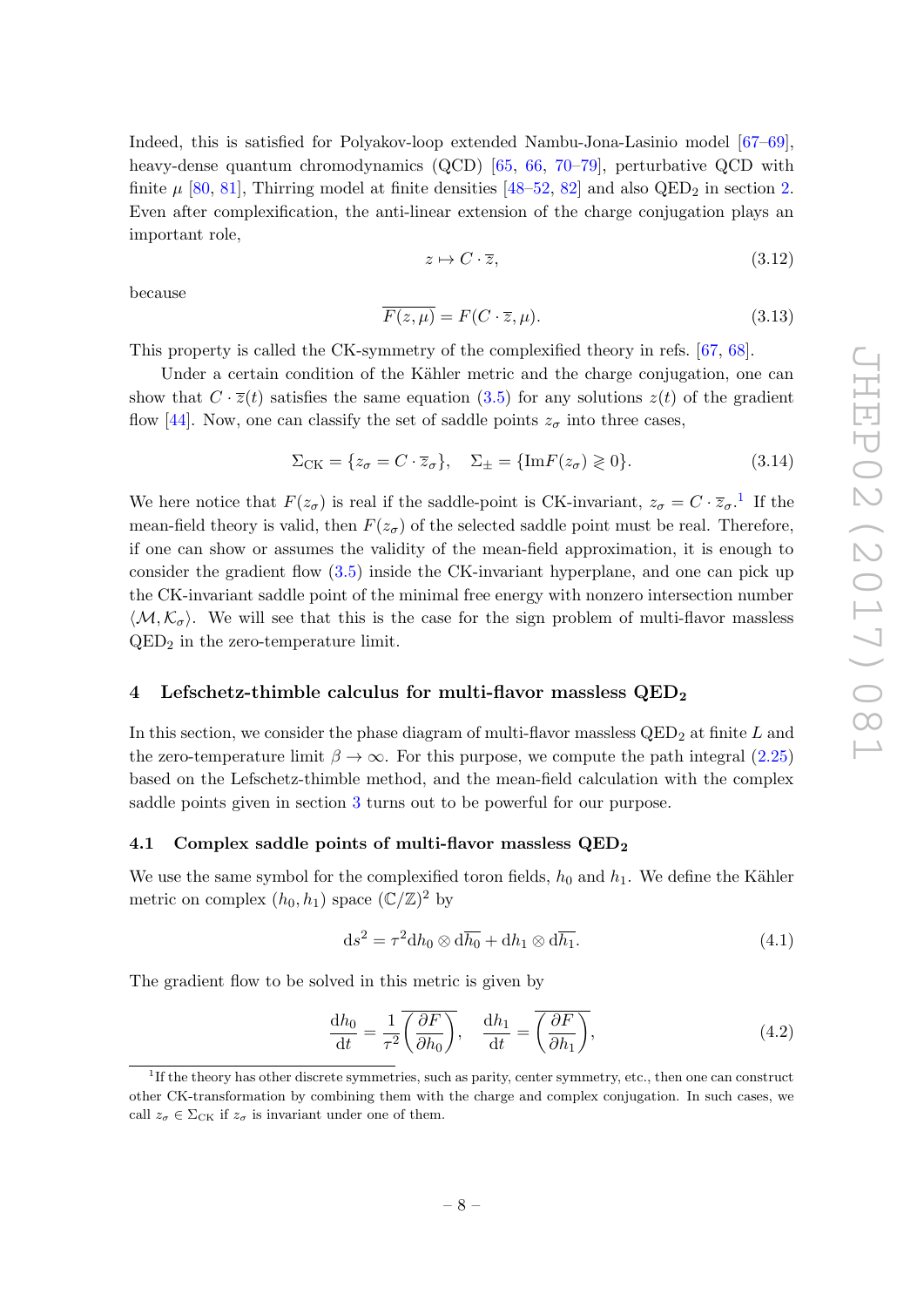where the explicit form of the right hand sides is given as

<span id="page-9-1"></span><span id="page-9-0"></span>
$$
\frac{\partial F}{\partial h_0} = i\tau \sum_{a=1}^{N_f} \sum_{n=1}^{\infty} \left\{ \left( 1 + e^{\frac{2\pi}{\tau} (n + h_1 - 1 - \mu'_a) + 2\pi i h_0} \right)^{-1} - \left( 1 + e^{\frac{2\pi}{\tau} (n - h_1 + \mu'_a) - 2\pi i h_0} \right)^{-1} \right. \\
\left. + \left( 1 + e^{\frac{2\pi}{\tau} (n - h_1 - \mu'_a) + 2\pi i h_0} \right)^{-1} - \left( 1 + e^{\frac{2\pi}{\tau} (n + h_1 - 1 + \mu'_a) - 2\pi i h_0} \right)^{-1} \right\}, \qquad (4.3)
$$
\n
$$
\frac{\partial F}{\partial h_1} = 2N_f \left( h_1 - \frac{1}{2} \right) \\
+ \sum_{a=1}^{N_f} \sum_{n=1}^{\infty} \left\{ \left( 1 + e^{\frac{2\pi}{\tau} (n + h_1 - 1 - \mu'_a) + 2\pi i h_0} \right)^{-1} - \left( 1 + e^{\frac{2\pi}{\tau} (n - h_1 + \mu'_a) - 2\pi i h_0} \right)^{-1} - \left( 1 + e^{\frac{2\pi}{\tau} (n - h_1 + \mu'_a) - 2\pi i h_0} \right)^{-1} - \left( 1 + e^{\frac{2\pi}{\tau} (n - h_1 - \mu'_a) + 2\pi i h_0} \right)^{-1} + \left( 1 + e^{\frac{2\pi}{\tau} (n + h_1 - 1 + \mu'_a) - 2\pi i h_0} \right)^{-1} \right\}. \qquad (4.4)
$$

What we have to do for the Lefschetz-thimble method is to find the saddle points of  $F$  in the complexified  $(h_0, h_1)$  space. Therefore, from  $(4.3)$  and  $(4.4)$ , we need to solve

$$
\sum_{a=1}^{N_f} \sum_{n=1}^{\infty} \left\{ \left( 1 + e^{\frac{2\pi}{\tau} (n+h_1 - 1 - \mu'_a) + 2\pi i h_0} \right)^{-1} - \left( 1 + e^{\frac{2\pi}{\tau} (n-h_1 + \mu'_a) - 2\pi i h_0} \right)^{-1} \right\} = -N_f \left( h_1 - \frac{1}{2} \right),
$$
\n
$$
\sum_{a=1}^{N_f} \sum_{n=1}^{\infty} \left\{ \left( 1 + e^{\frac{2\pi}{\tau} (n-h_1 - \mu'_a) + 2\pi i h_0} \right)^{-1} - \left( 1 + e^{\frac{2\pi}{\tau} (n+h_1 - 1 + \mu'_a) - 2\pi i h_0} \right)^{-1} \right\} = N_f \left( h_1 - \frac{1}{2} \right). \tag{4.5}
$$

By taking the zero-temperature limit  $\tau \to 0$ , one can simplify this saddle-point condition as follows. In the limit  $\tau \to 0$ , we notice that the summation over spatial momenta n is represented by the floor function,

$$
\sum_{n=1}^{\infty} \left\{ \left( 1 + e^{\frac{2\pi}{\tau} (n+h_1 - 1 - \mu_a') + 2\pi i h_0} \right)^{-1} - \left( 1 + e^{\frac{2\pi}{\tau} (n-h_1 + \mu_a') - 2\pi i h_0} \right)^{-1} \right\}
$$
  
\n
$$
\to \max \left( 0, \left[ 1 - \text{Re}(h_1) + \mu_a' + \tau \text{Im}(h_0) \right] \right) - \max \left( 0, \left[ \text{Re}(h_1) - \mu_a' - \tau \text{Im}(h_0) \right] \right)
$$
  
\n
$$
= \left[ 1 - \text{Re}(h_1) + \mu_a' + \tau \text{Im}(h_0) \right]. \tag{4.6}
$$

Therefore, the saddle-point conditions [\(4.5\)](#page-9-2) at  $\tau \ll 1$  must be well approximated by

<span id="page-9-2"></span>
$$
\sum_{a=1}^{N_f} \lfloor 1 - \text{Re}(h_1) + \mu'_a + \tau \text{Im}(h_0) \rfloor = -N_f \left( h_1 - \frac{1}{2} \right),\tag{4.7}
$$

$$
\sum_{a=1}^{N_f} \left[ \text{Re}(h_1) + \mu'_a + \tau \text{Im}(h_0) \right] = N_f \left( h_1 - \frac{1}{2} \right). \tag{4.8}
$$

Since the left hand sides of these equations are real and integers because they are left- and right-handed fermion numbers, so are the right hand sides. This claims that  $h_1$  must be real and, especially,<sup>[2](#page-9-3)</sup>

<span id="page-9-6"></span><span id="page-9-5"></span><span id="page-9-4"></span>
$$
h_1 \in \left(\frac{1}{2} + \frac{1}{N_f} \mathbb{Z}\right) / \mathbb{Z}.\tag{4.9}
$$

<span id="page-9-3"></span><sup>&</sup>lt;sup>2</sup>If some arguments of the floor function converge to integers in  $\tau \to 0$ , complex saddle points with other  $h_1$ 's can exist. We shall find them by solving the gradient flow numerically inside the CK-invariant plane in section [5.](#page-14-0) However, all of them turns out not to be selected as correct mean fields, since they do not have the minimal free energy with non-zero intersection number, and it is reasonable because the fermion numbers at those saddle points are not quantized even at the zero-temperature limit. Therefore, we neglect such subtle possibilities for a while.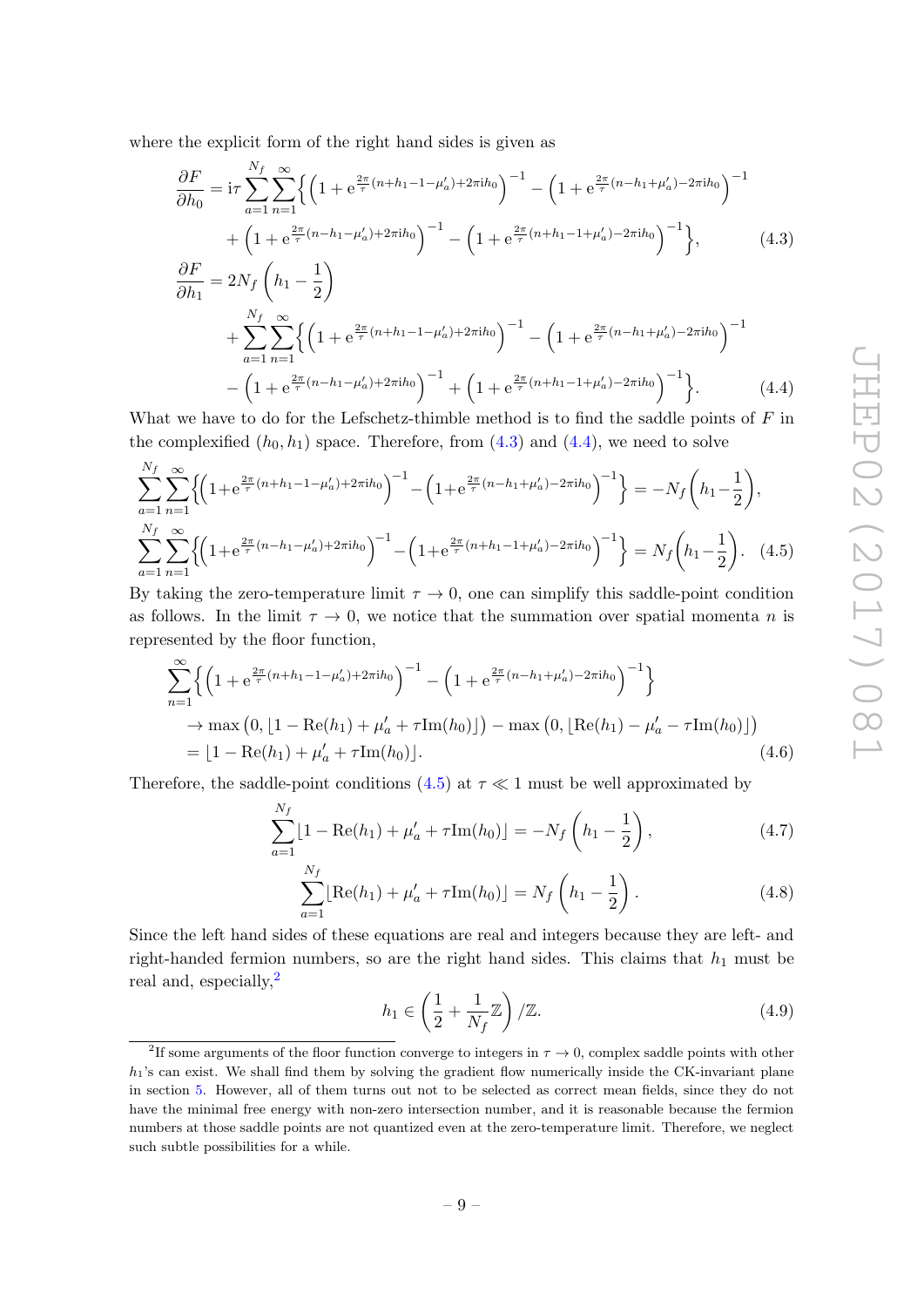For further consideration on the saddle points, we need to specify the number of fermion flavors  $N_f$ . We will consider the case for  $N_f = 1, 2$ , and 3 in following subsections.

For the mean-field calculations, the computation of the free energy is also an important ingredient. In the limit  $\tau \to 0$ , one can find after a slightly technical computation that the free energy  $(2.24)$  also accepts the much simplified expression as

$$
F = N_f \left( h_1 - \frac{1}{2} \right)^2 + \frac{1}{2} \sum_{a=1}^{N_f} \left\{ \left[ 1 - h_1 + \mu_a' + \tau \text{Im}(h_0) \right]^2 + \left[ h_1 + \mu_a' + \tau \text{Im}(h_0) \right]^2 \right\} + \left( h_1 - \frac{1}{2} \right) \sum_{a=1}^{N_f} \left( \left[ 1 - h_1 + \mu_a' + \tau \text{Im}(h_0) \right] - \left[ h_1 + \mu_a' + \tau \text{Im}(h_0) \right] \right) + \sum_{a=1}^{N_f} (\tau i h_0 - \mu_a') \left( \left[ 1 - h_1 + \mu_a' + \tau \text{Im}(h_0) \right] + \left[ h_1 + \mu_a' + \tau \text{Im}(h_0) \right] \right).
$$
(4.10)

One should notice that  $h_0$  dependence totally disappears in the vicinity of the complex saddle points satisfying  $(4.7)$  and  $(4.8)$ . This is due to the charge neutrality condition on the torus;

$$
\sum_{a=1}^{N_f} \lfloor 1 - h_1 + \mu'_a + \tau \text{Im}(h_0) \rfloor + \sum_{a=1}^{N_f} \lfloor h_1 + \mu'_a + \tau \text{Im}(h_0) \rfloor = 0.
$$
 (4.11)

Then, we find that the imaginary part of the constrained free energy also disappears under that condition. This fact is remarkable because use of complex saddle points weakens the sign problem of the massless multi-flavor QED2.

## <span id="page-10-0"></span>4.2 1-flavor case

Let us first consider the case  $N_f = 1$ . The saddle point condition for  $h_1$ , [\(4.9\)](#page-9-6), says that  $h_1 = \frac{1}{2}$  $\frac{1}{2}$ . Then, eqs. [\(4.7\)](#page-9-4) and [\(4.8\)](#page-9-5) reduce to the single equation,

<span id="page-10-1"></span>
$$
\left\lfloor \frac{1}{2} + \mu' + \tau \operatorname{Im}(h_0) \right\rfloor = 0, \tag{4.12}
$$

which can be trivially satisfied by choosing  $\tau \text{Im}(h_0) = -\mu'$ . This saddle-point condition says that both the left- and right-handed fermion densities are always zero for any chemical potential.

One can understand this result in an easier way. The chemical potential dependence of the free energy  $(2.24)$  can be written as

$$
F(h_0, h_1, \mu) = F\left(h_0 + \frac{1}{\tau}\mu', h_1\right).
$$
 (4.13)

Therefore, just by shifting  $h_0$  as  $h_0 - \mathrm{i}\mu'/\tau$ , the free energy becomes a real function, and the sign problem disappears. The partition function does not change under this continuous change of contours, so the chemical potential dependence does not appear in the single-flavor case.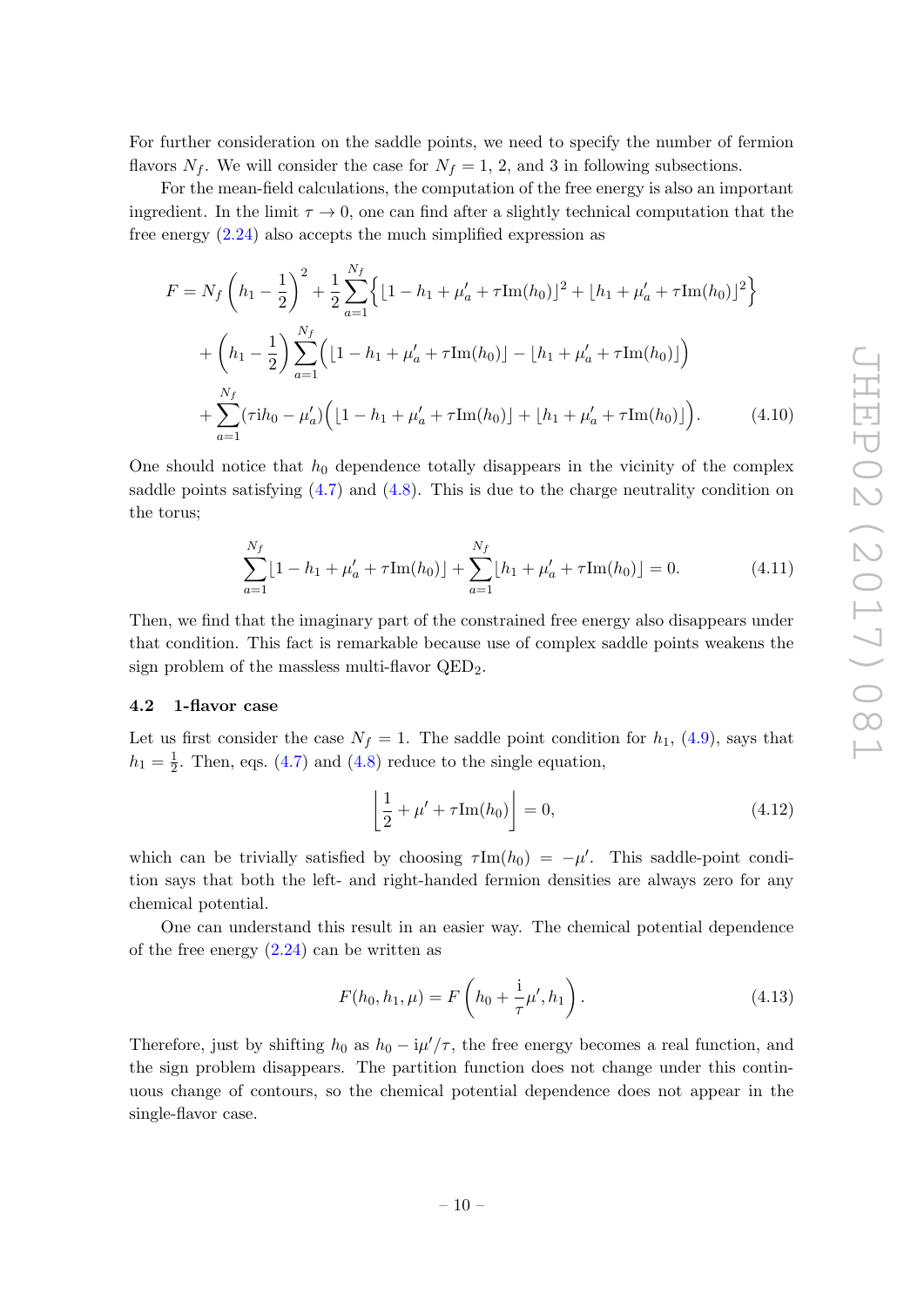#### <span id="page-11-0"></span>4.3 2-flavor case

Let us next consider the case  $N_f = 2$ . The saddle-point condition [\(4.9\)](#page-9-6) requires that  $h_1 = \frac{1}{2}$ 2 or  $h_1 = 0$ . For  $h_1 = 0$ , eqs. [\(4.7\)](#page-9-4) and [\(4.8\)](#page-9-5) become

$$
\[1 + \mu'_1 + \tau \text{Im}(h_0)\] + \[1 + \mu'_2 + \tau \text{Im}(h_0)\] = 1,\tag{4.14}
$$

$$
\left[\mu'_1 + \tau \text{Im}(h_0)\right] + \left[\mu'_2 + \tau \text{Im}(h_0)\right] = -1. \tag{4.15}
$$

Since these two conditions are equivalent, and they can be satisfied by setting  $\tau Im(h_0)$  =  $-\frac{1}{2}$  $\frac{1}{2}(\mu'_1 + \mu'_2)$  because  $\lfloor x \rfloor + \lfloor -x \rfloor = -1$  for any  $x \in \mathbb{R}$ . Introducing the dimensionless isospin chemical potential by

$$
\mu'_I = \mu'_1 - \mu'_2,\tag{4.16}
$$

the free energy of this state is

<span id="page-11-1"></span>
$$
F\left(-\frac{\mathrm{i}}{2\tau}(\mu_1'+\mu_2'),0\right) = \frac{1}{2} + 2\left\lfloor \frac{\mu_1'}{2} \right\rfloor + 2\left\lfloor \frac{\mu_1'}{2} \right\rfloor^2 - \mu_1'\left(1+2\left\lfloor \frac{\mu_1'}{2} \right\rfloor\right). \tag{4.17}
$$

For  $h_0 = \frac{1}{2}$  $\frac{1}{2}$ , eqs. [\(4.7\)](#page-9-4) and [\(4.8\)](#page-9-5) become the single equation,

$$
\left[\frac{1}{2} + \mu'_1 + \tau \text{Im}(h_0)\right] + \left[\frac{1}{2} + \mu'_2 + \tau \text{Im}(h_0)\right] = 0.
$$
 (4.18)

Again, this is satisfied by setting  $\tau \text{Im}(h_0) = -\frac{1}{2}$  $\frac{1}{2}(\mu'_1 + \mu'_2)$ , and the free energy becomes

<span id="page-11-2"></span>
$$
F\left(-\frac{1}{2\tau}(\mu'_1+\mu'_2),\frac{1}{2}\right) = 2\left[\frac{1}{2}+\frac{\mu'_I}{2}\right]^2 - 2\mu'_I\left[\frac{1}{2}+\frac{\mu'_I}{2}\right].
$$
\n(4.19)

Soon later, we shall show that both complex saddles have nonzero intersection number, and thus we must pick up a state with the lower free energy at a given chemical potential to determine the phase diagram. Figure [1a](#page-12-1) shows [\(4.17\)](#page-11-1) and [\(4.19\)](#page-11-2) with green and blue solid lines, respectively, and we can readily find that the phase transition at  $\tau = 0$  happens when  $\mu'_I$  is a half integer. The difference of the fermion numbers,  $n_1 - n_2 = -2 \frac{\partial}{\partial \mu'_I} F$ , is shown in figure [1b.](#page-12-2) This result is consistent with the exact computation done in ref. [\[7\]](#page-19-10) and also with the result by the matrix product states in ref. [\[10\]](#page-19-4).

To complete our argument on the 2-flavor case, let us discuss the intersection numbers at the saddle points with  $h_1 = 0$  and  $h_1 = \frac{1}{2}$  $\frac{1}{2}$ . It is important to notice that the saddle-point conditions for both cases are solved by  $\tau \text{Im}(h_0) = -\frac{1}{2}$  $\frac{1}{2}(\mu'_1 + \mu'_2)$ . Indeed, the free energy  $F(h_0, h_1)$  becomes a real-valued function after the shift

$$
h_0 \mapsto h_0 - i\frac{\mu'_1 + \mu'_2}{2}.\tag{4.20}
$$

The above two saddle points at  $h_1 = 0, \frac{1}{2}$  $\frac{1}{2}$  correspond to local minimum of the real-valued free energy after this shift of  $h_0$ , and thus the usual mean-field approximation becomes valid. This means that the intersection numbers of both saddle points are equal to 1:

$$
\left(\mathbb{R}/\mathbb{Z} - i\frac{\mu'_1 + \mu'_2}{2}\right) \times \left(\mathbb{R}/\mathbb{Z}\right) = \mathcal{J}_{\left(-i\frac{\mu'_1 + \mu'_2}{2}, 0\right)} + \mathcal{J}_{\left(-i\frac{\mu'_1 + \mu'_2}{2}, \frac{1}{2}\right)},\tag{4.21}
$$

when neglecting the consistently subdominant thimbles. This argument, however, also shows that the sign problem of two-flavor  $QED<sub>2</sub>$  can be eliminated just by the constant shift of integration variables.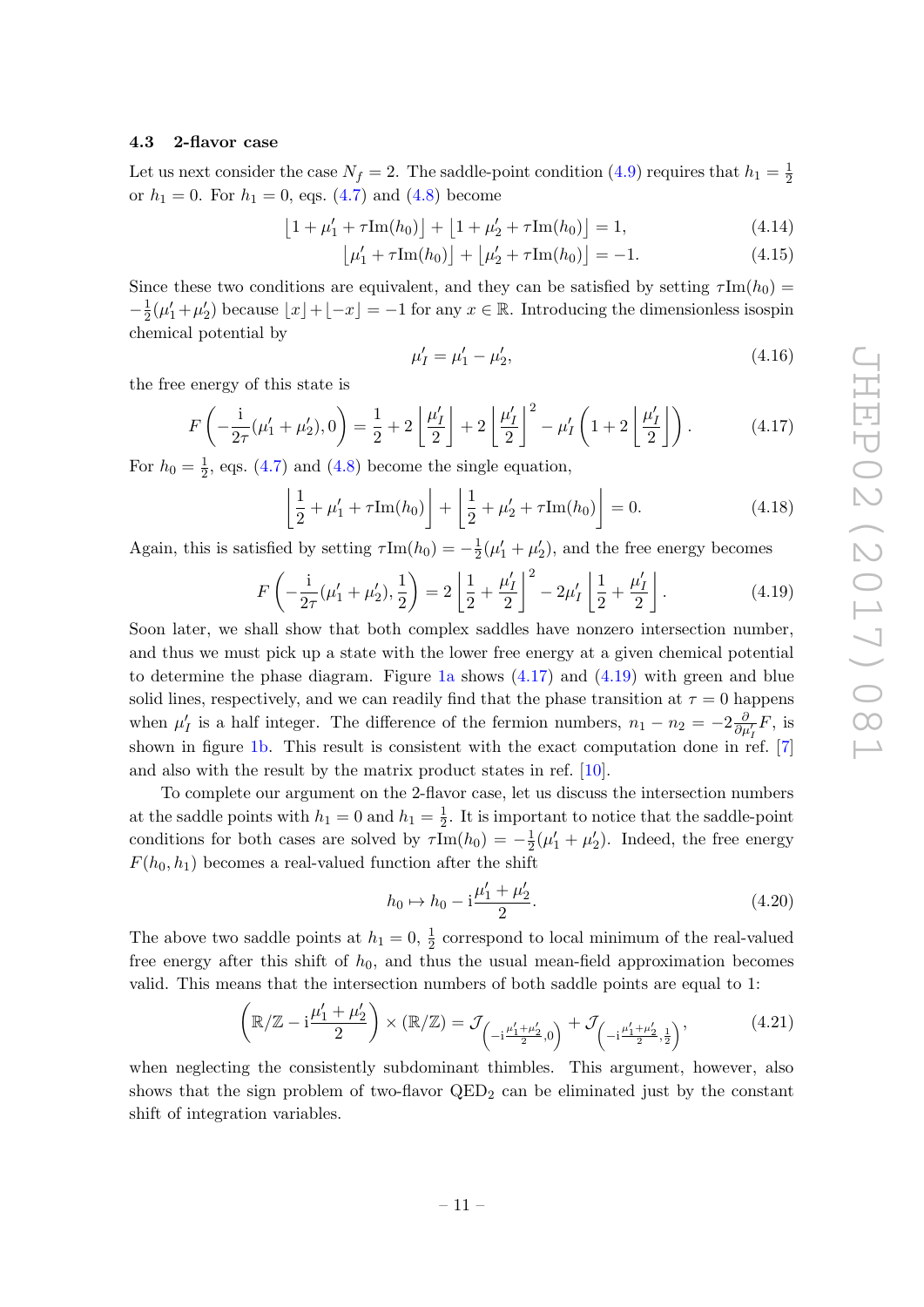<span id="page-12-2"></span><span id="page-12-1"></span>

**Figure 1.** (a) Mean-field free energy at complex saddles with  $h_1 = 0$  (green line) and  $h_1 = \frac{1}{2}$  (blue) line) as a function of  $\mu'_I = \mu'_1 - \mu'_2$ . (b) Behaviors of the difference of fermion numbers at  $\tau = 0$  as a function of  $\mu'_I$ .

## <span id="page-12-0"></span>4.4 3-flavor case

Let us consider the case  $N_f = 3$  as a last example. This is the first nontrivial case, in which we cannot eliminate the sign problem by simply shifting the  $h_0$  field. Without loss of generality, we can set  $\mu_3 = 0$  by shift of  $h_0$ . In the following, we solve the problem under this condition. The saddle-point condition for  $h_1$ , [\(4.9\)](#page-9-6) says that

<span id="page-12-3"></span>
$$
h_1 = \frac{1}{2}, \frac{1}{2} \pm \frac{1}{3}.
$$
\n(4.22)

We solve the saddle-point conditions for  $h_0$ ,  $(4.7)$  and  $(4.8)$ , by separating cases.

1. We set  $h_1 = \frac{1}{2}$  $\frac{1}{2}$ . Introducing  $y = \tau \text{Im}(h_0) + \frac{1}{2}$ , the saddle-point condition at  $T = 0$ ,  $(4.7)$  and  $(4.8)$ , can be written as

$$
\lfloor \mu'_1 + y \rfloor + \lfloor \mu'_2 + y \rfloor + \lfloor y \rfloor = 0. \tag{4.23}
$$

To solve this condition, we set, for integers  $n$  and  $m$ ,

$$
[\mu'_1 + y] = n, [\mu'_2 + y] = m, [y] = -n - m.
$$
 (4.24)

The region is surrounded by hexagon, which is the convex hull of the set of six points,

$$
\left\{\n\begin{array}{ll}\n(2n+m-1, n+2m-1), (2n+m, n+2m-1), (2n+m+1, n+2m), \\
(2n+m+1, n+2m+1), (2n+m, n+2m+1), (2n+m-1, n+2m)\n\end{array}\n\right\}.
$$
\n(4.25)

In figure [2a,](#page-13-0) we show the structure of these hexagons with corresponding fermion numbers  $(n_1, n_2) = (2n, 2m)$ . The free energy for this case becomes

$$
F\left(h_0, \frac{1}{2}\right) = n^2 + m^2 + (-n - m)^2 - 2n\mu'_1 - 2m\mu'_2 - 2(-n - m)\mu'_3. \tag{4.26}
$$

Here, we reinstate  $\mu'_3$  just for keep the expression symmetric.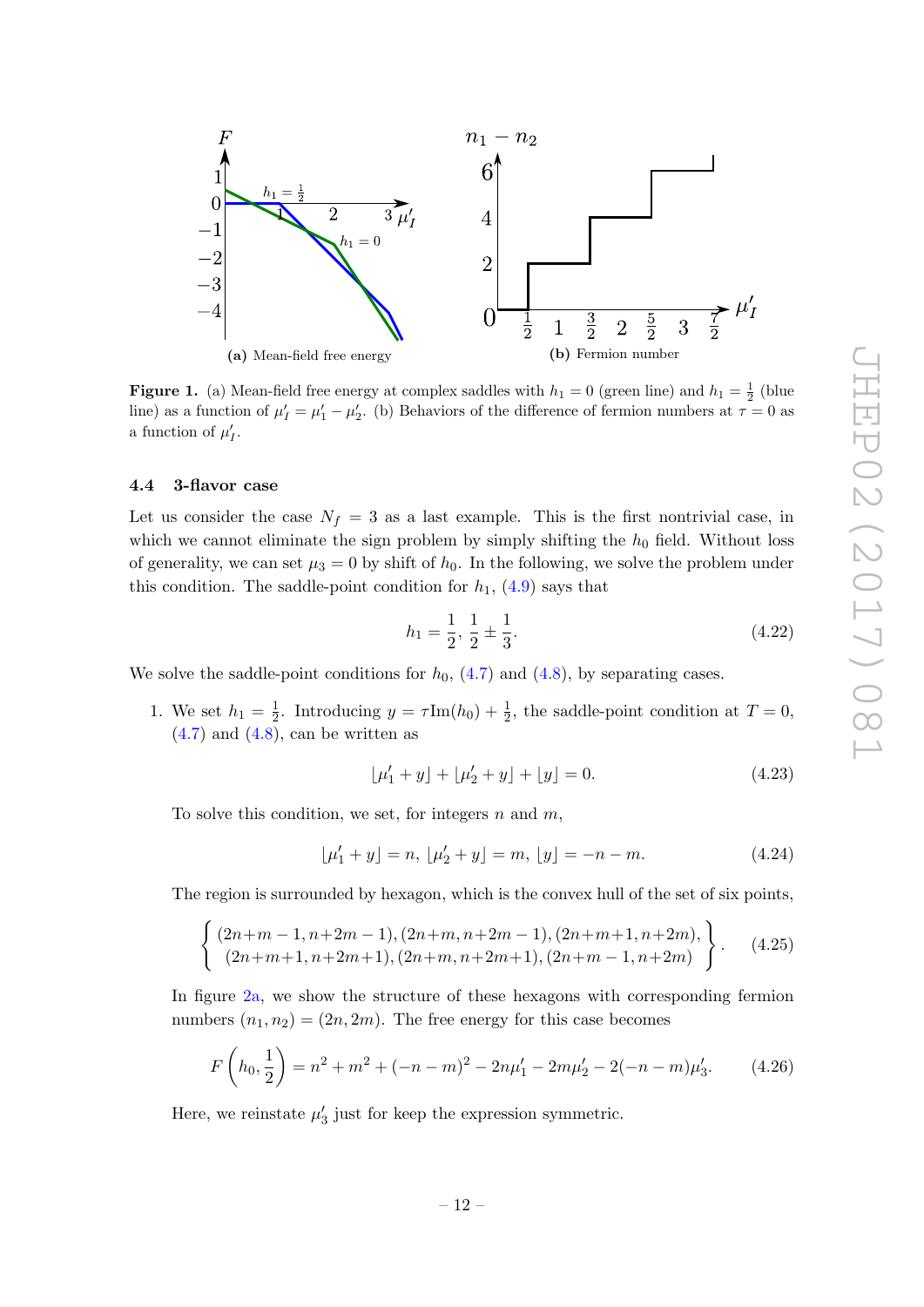<span id="page-13-1"></span><span id="page-13-0"></span>

Figure 2. Classification of complex saddle points for the three-flavor case with  $\mu_3 = 0$ . In each figure, we set  $h_1 = \frac{1}{2}$  and  $h_1 = \frac{1}{6}$ ,  $\frac{5}{6}$ , respectively. We show the fermion numbers  $(n_1, n_2)$  in each region, and  $n_3 = -n_1 - n_2$  due to the charge neutrality.

2. We set  $h_1 = \frac{1}{2} \pm \frac{1}{3}$  $\frac{1}{3}$ . Setting  $y = \tau \text{Im}(h_0) + \frac{1}{6}$ , the conditions [\(4.7\)](#page-9-4) and [\(4.8\)](#page-9-5) become

$$
\sum_{a=1}^{3} \left[ \mu'_a + y \right] = -1, \quad \sum_{a=1}^{3} \left[ \mu'_a + \frac{2}{3} + y \right] = 1. \tag{4.27}
$$

Setting  $\mu'_3 = 0$ , we solve this condition by separating it into three cases.

<span id="page-13-2"></span>(a) We first consider the case

$$
\[\mu_1' + \frac{2}{3} + y\] = \[\mu_1' + y\] + 1 = n + 1, \ \left[\mu_2' + \frac{2}{3} + y\right] = \left[\mu_2' + y\right] = m.\tag{4.28}
$$

The corresponding region becomes the hexagon, which is the convex hull of

$$
\left\{\n\begin{array}{c}\n(2n+m+\frac{1}{3},n+2m), (2n+m+1,n+2m), (2n+m+\frac{5}{3},n+2m+\frac{2}{3}), \\
(2n+m+\frac{5}{3},n+2m+1), (2n+m+1,n+2m+1), (2n+m+\frac{1}{3},n+2m+\frac{1}{3})\n\end{array}\n\right\}.
$$
\n(4.29)

<span id="page-13-3"></span>(b) Next, consider the case

$$
\[\mu_1' + \frac{2}{3} + y\] = \[\mu_1' + y\] = n, \ \left[\mu_2' + \frac{2}{3} + y\right] = \left[\mu_2' + y\right] + 1 = m + 1. \tag{4.30}
$$

The corresponding region becomes the hexagon, which is the convex hull of

$$
\begin{cases}\n\left(2n+m,n+2m+\frac{1}{3}\right),\left(2n+m+\frac{1}{3},n+2m+\frac{1}{3}\right),\left(2n+m+1,n+2m+\frac{1}{3}\right),\\ \n\left(2n+m+1,n+2m+\frac{5}{3}\right),\left(2n+m+\frac{2}{3},n+2m+\frac{5}{3}\right),\left(2n+m,n+2m+1\right)\n\end{cases}.
$$
\n(4.31)

<span id="page-13-4"></span>(c) Thirdly, consider the case

$$
\left\lfloor \mu_1' + \frac{2}{3} + y \right\rfloor = \left\lfloor \mu_1' + y \right\rfloor + 1 = n + 1, \ \left\lfloor \mu_2' + \frac{2}{3} + y \right\rfloor = \left\lfloor \mu_2' + y \right\rfloor + 1 = m + 1. \tag{4.32}
$$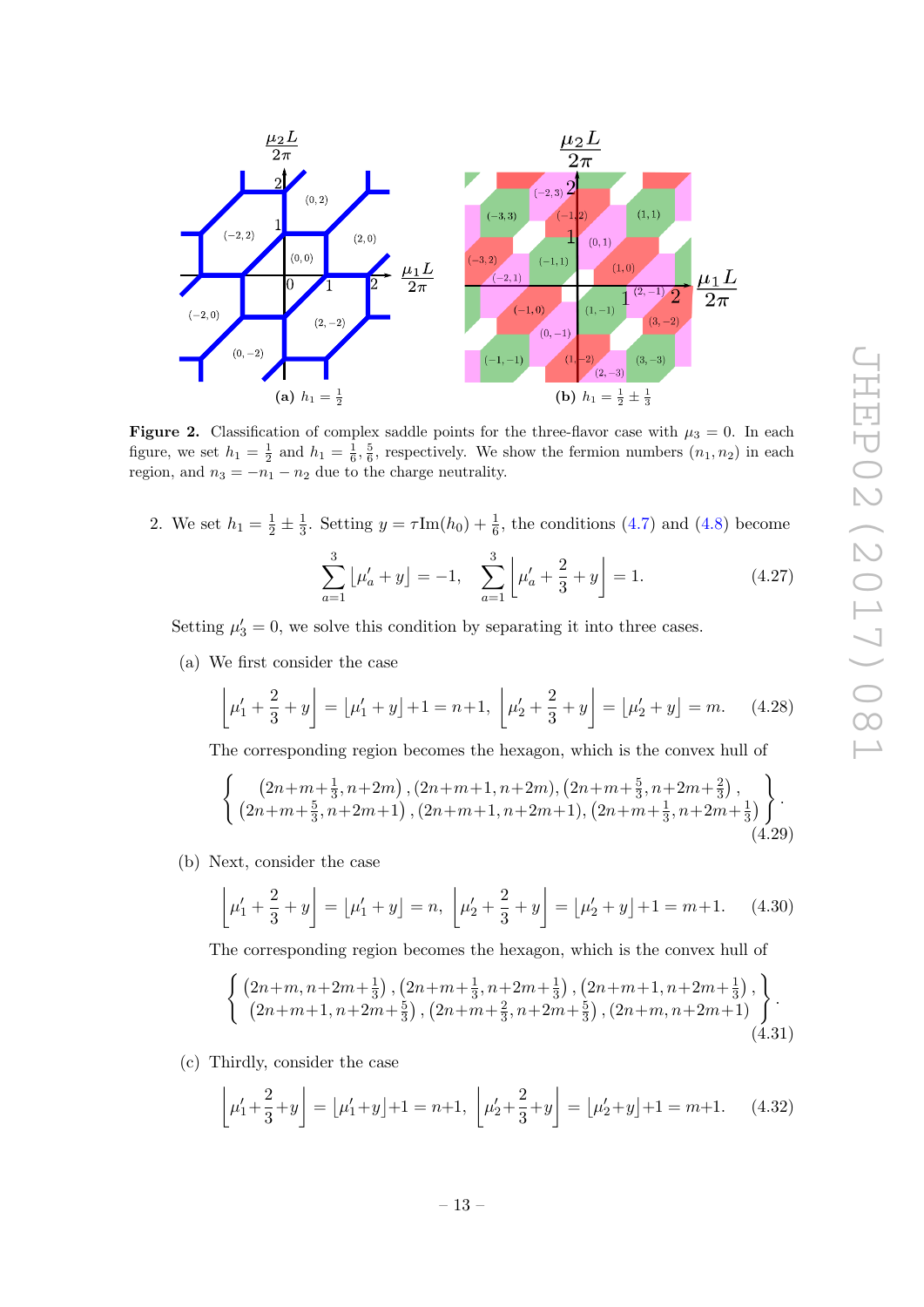The corresponding region becomes the hexagon, which is the convex hull of

$$
\begin{cases}\n(2n+m+1, n+2m+1), (2n+m+\frac{5}{3}, n+2m+1), (2n+m+2, n+2m+\frac{4}{3}), \\
(2n+m+2, n+2m+2), (2n+m+\frac{4}{3}, n+2m+2), (2n+m+1, n+2m+\frac{5}{3})\n\end{cases}.
$$
\n(4.33)

The result for  $h_1 = \frac{1}{2} \pm \frac{1}{3}$  $\frac{1}{3}$  is summarized in figure [2b,](#page-13-1) where orange, pink and green regions correspond to the above cases [2a,](#page-13-2) [2b](#page-13-3) and [2c,](#page-13-4) respectively. The blank region of figure [2b](#page-13-1) means that there is no corresponding saddle point with  $h_1 = \frac{1}{2} \pm \frac{1}{3}$  $rac{1}{3}$  at those chemical potentials. The free energy becomes

$$
F\left(h_0, \frac{1}{2} \pm \frac{1}{3}\right) = -\frac{1}{3} + \frac{1}{2} \sum_{a=1}^{3} \left( \left[\frac{5}{6} + \mu_a' + \tau \text{Im}(h_0)\right]^2 + \left[\frac{1}{6} + \mu_a' + \tau \text{Im}(h_0)\right]^2 \right) - \sum_{a=1}^{3} \mu_a' \left( \left[\frac{5}{6} + \mu_a' + \tau \text{Im}(h_0)\right] + \left[\frac{1}{6} + \mu_a' + \tau \text{Im}(h_0)\right] \right). \tag{4.34}
$$

We now have solved all the possible complex saddle points, and the corresponding free energies are computed. Since all the free energies are real and independent of  $\tau$ , the mean-field calculation with those complex saddle points becomes exact in the zerotemperature limit  $\tau \to 0$ . As we have explained in section [3,](#page-6-0) we need to compute the gradient flow  $(4.2)$  to construct the dual thimbles for this method, and select the phase with minimal free energy with nonzero intersection number. To streamline the discussion, however, we postpone the computation of the gradient flow to section [5,](#page-14-0) and we temporarily assume that all the above complex saddle points contribute to the partition function in the formula [\(3.9\)](#page-7-1). This temporal assumption shall be verified by solving the gradient flow in the next section.

We can readily compute the phase boundaries of the three-flavor massless  $QED<sub>2</sub>$  by using the information about complex saddle points. If there are several complex solutions at a given chemical potential by comparing figures [2a](#page-13-0) and [2b,](#page-13-1) we select the phase with the lower free energy. As a result, we obtain the phase boundaries given in figure [3.](#page-15-0) One can explicitly compare this result with the exact computation done by ref. [\[8\]](#page-19-2) to find its correctness (see figure 4 of ref. [\[8\]](#page-19-2)).

## <span id="page-14-0"></span>5 Gradient flow inside CK-invariant space

In order to check the intersection numbers of the dual thimbles, we solve the gradient flow numerically for three-flavor massless  $QED_2$  in this section. We first emphasize the technical importance of the CK-transformation in order to visualize the gradient flow, and apply this technique to numerically solve the flow for  $N_f = 3$ . All the following procedures are valid also for larger  $N_f$ 's.

The big technical issue of the mean-field approximation with complex saddles is that we have to compute the intersection numbers between  $(\mathbb{R}/\mathbb{Z})^2$  and dual thimbles  $\mathcal{K}_{\sigma}$  inside the complexified space  $(\mathbb{C}/\mathbb{Z})^2$ . Since it is impossible to draw figures in the four-dimensional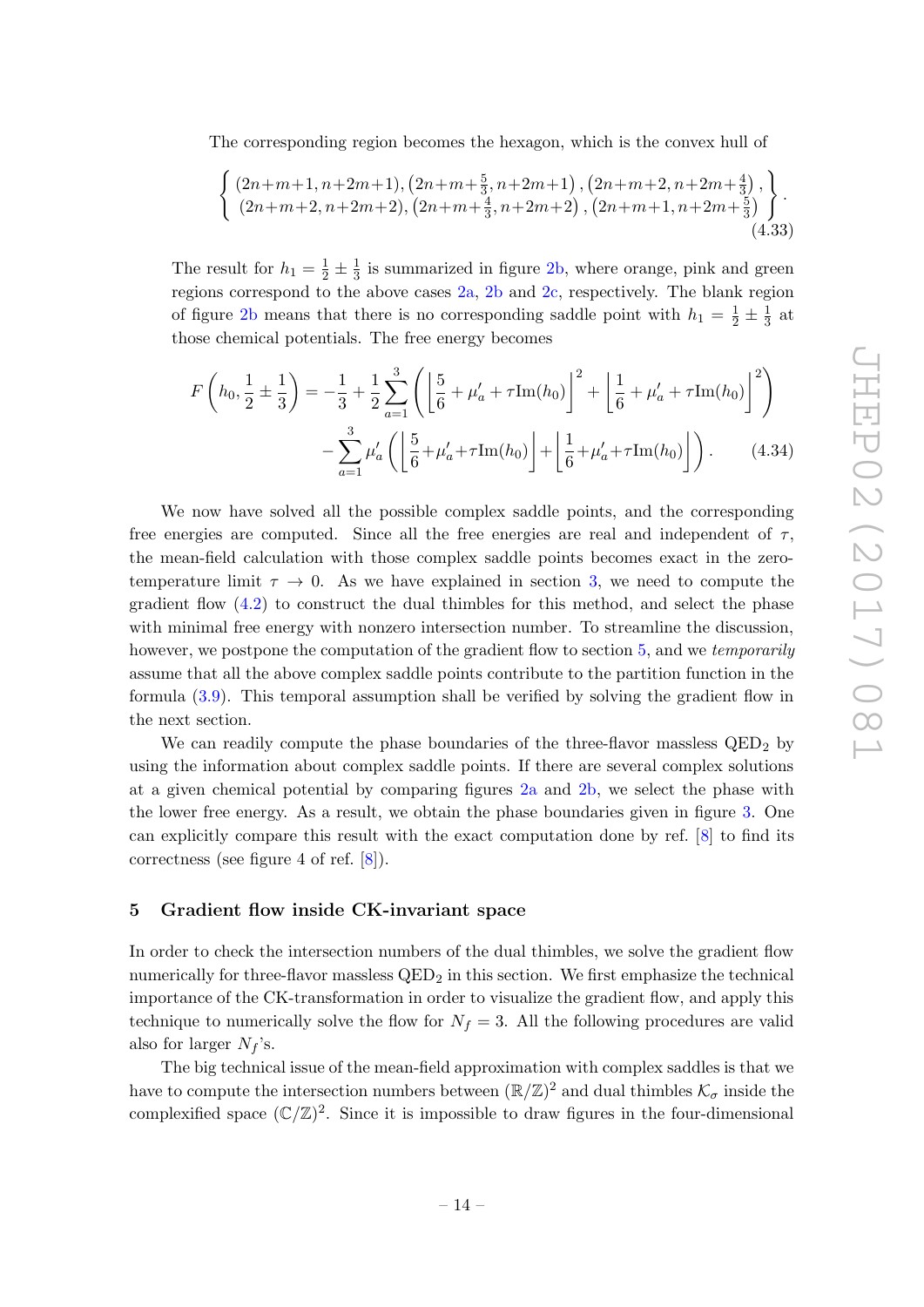<span id="page-15-0"></span>

Figure 3. Phase boundaries of the three-flavor massless QED<sub>2</sub> at  $T = 0$  and  $\mu_3 = 0$ . Inside blue hexagons, the phases in figure [2a](#page-13-0) are selected, i.e.,  $h_1 = \frac{1}{2}$ . Hexagons with other colors represent the phase with  $h_1 = \frac{1}{2} \pm \frac{1}{3}$ , and the same color with figure [2b](#page-13-1) is used.

manifold, we do not know a manifestly clear way to compute such quantities. The CKtransformation plays an important role to manage this issue for the massless  $QED<sub>2</sub>$ .

Since the original theory has the symmetry under charge conjugation, one can construct the CK symmetry discussed in section [3.2](#page-7-0) [\[44,](#page-21-5) [67,](#page-22-6) [68\]](#page-22-10),

$$
\overline{F(h_0, h_1, \mu)} = F(-\overline{h_0}, \overline{h_1}, \mu). \tag{5.1}
$$

Especially if  $\text{Re}(h_0) = 0$  and  $\text{Im}(h_1) = 0$ , every physical quantity becomes real. One can also notice that the saddle points obtained in the previous section satisfy this restriction. Therefore, in the following, we solve the gradient flow under the condition

$$
h_0 = \frac{1}{y/\tau}, \ h_1 = x,\tag{5.2}
$$

with real x and y. Indeed, if one starts the gradient flow from a generic point inside the CK-invariant plane, then the flow line lies inside the CK-invariant plane [\[44\]](#page-21-5). The gradient flow inside the CK-invariant plane obeys

$$
\frac{dx}{dt} = 2N_f \left( x - \frac{1}{2} \right)
$$
\n
$$
+ \sum_{a=1}^{N_f} \sum_{n=1}^{\infty} \left\{ \left( 1 + e^{\frac{2\pi}{\tau} (n+x-1-\mu'_a - y)} \right)^{-1} - \left( 1 + e^{\frac{2\pi}{\tau} (n-x+\mu'_a + y)} \right)^{-1} - \left( 1 + e^{\frac{2\pi}{\tau} (n-x+\mu'_a + y)} \right)^{-1} \right\}, \qquad (5.3)
$$
\n
$$
\frac{dy}{dt} = - \sum_{a=1}^{N_f} \sum_{n=1}^{\infty} \left\{ \left( 1 + e^{\frac{2\pi}{\tau} (n+x-1-\mu'_a - y)} \right)^{-1} - \left( 1 + e^{\frac{2\pi}{\tau} (n-x+\mu'_a + y)} \right)^{-1} + \left( 1 + e^{\frac{2\pi}{\tau} (n-x-\mu'_a - y)} \right)^{-1} - \left( 1 + e^{\frac{2\pi}{\tau} (n+x-1+\mu'_a + y)} \right)^{-1} \right\}.
$$
\n(5.4)

We can now visualize the gradient flow inside the CK-invariant plane to compute the nontrivial quantities, intersection numbers. We numerically solve this equation to find out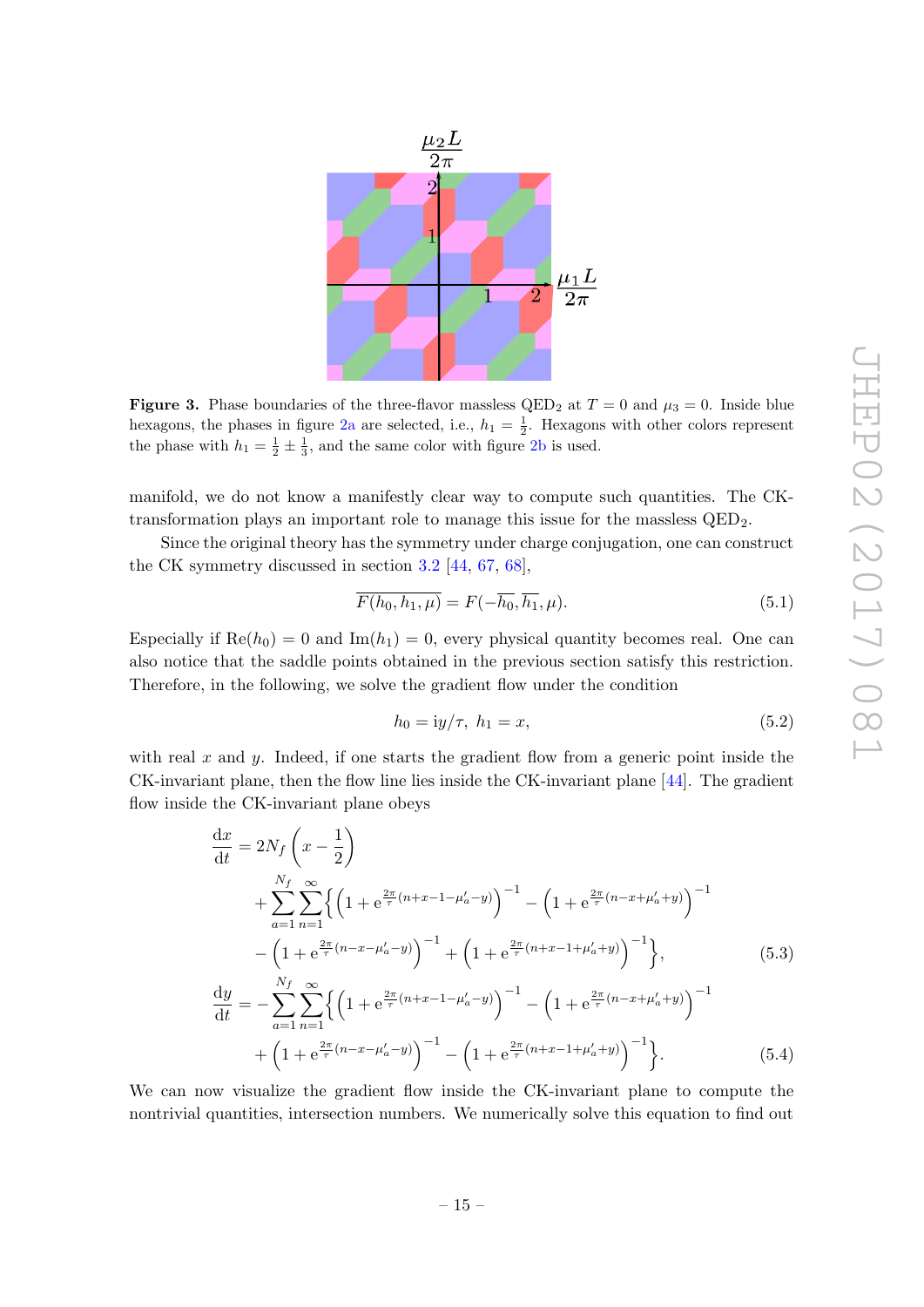<span id="page-16-0"></span>

**Figure 4.** Gradient flow in the CK-invariant plane  $\text{Re}(h_1)$ - $\tau \text{Im}(h_0)$  at  $(\mu'_1, \mu'_2) = (0.75, 0.2)$  and  $\tau = 0.1$ , and the schematic illustration of Lefschetz thimbles. Black blobs show the saddle points in the previous section, and black squares show other subdominant saddles. Blue doted lines show the set of approximate saddle points. Red solid lines are Lefschetz thimbles  $\mathcal{J}_{\sigma}$ , and green dashed lines are parts of dual thimbles  $\mathcal{K}_{\sigma}$  connecting to the line segment of approximate saddles.

the structure of the gradient flow for the case  $N_f = 3$ , and judge the contribution to the free energy from complex saddle points.

We show the gradient flow and the schematic illustration of Lefschetz and dual thimbles in figure [4](#page-16-0) at  $(\mu'_1, \mu'_2) = (0.75, 0.2)$ . The horizontal axis represents  $x = \text{Re}(h_1)$ , and the vertical axis does  $y = \tau \text{Im}(h_0)$ . We can find black blobs at  $h_1 = \frac{1}{2}$  $\frac{1}{2}, \frac{1}{2} \pm \frac{1}{3}$  $\frac{1}{3}$ , and they are saddle points computed in section [4.4.](#page-12-0) There are blue dotted line segments through those saddles, which consist of approximate saddles at  $\tau = 0.1$ . This is because the saddle-point condition at  $\tau = 0$ , [\(4.7\)](#page-9-4) and [\(4.8\)](#page-9-5), does not designate the specific value of  $\tau Im(h_0)$ . At sufficiently low temperatures, the set of approximate saddle points form a line segment. The line segment of approximate saddles separate gradient flows, which moves almost horizontally towards right and left, and the flow lines emanating from it form a diamondlike shape. Black squares show subdominant saddles, at which  $h_1$  is not appropriately quantized as [\(4.22\)](#page-12-3), and they are irrelevant in the mean-field calculation.

We can now comment on when the sign problem of the reweighting is severe. Only inside the diamond-shaped regions, overall number density vanishes,  $\sum_{a=1}^{3} n_a = 0$ , and the sign problem along the  $h_0$ -integration becomes absent. Therefore, if the real axis is away from the diamond-shaped region of the dominant saddle in figure [4,](#page-16-0) the conventional reweighting suffers from the severe sign problem. We can solve this problem by deforming the integration contours to Lefschetz thimbles.

The existence of the line segment of approximate saddles, however, makes it difficult to solve the gradient flow with good accuracy especially around the saddle points. This brings us the numerical problem to compute the Lefschetz thimbles  $\mathcal{J}_{\sigma}$  and dual thimbles  $\mathcal{K}_{\sigma}$ . However, what we need for the mean-field calculation with complex saddle points is the intersection number between the original integration cycle and dual thimbles  $\mathcal{K}_{\sigma}$ . Since the intersection number is a topological quantity, we do not need to compute  $\mathcal{K}_{\sigma}$  exactly, and we can approximate  $\mathcal{K}_{\sigma}$  as the line segment that contains  $z_{\sigma}$  and the flow sucked into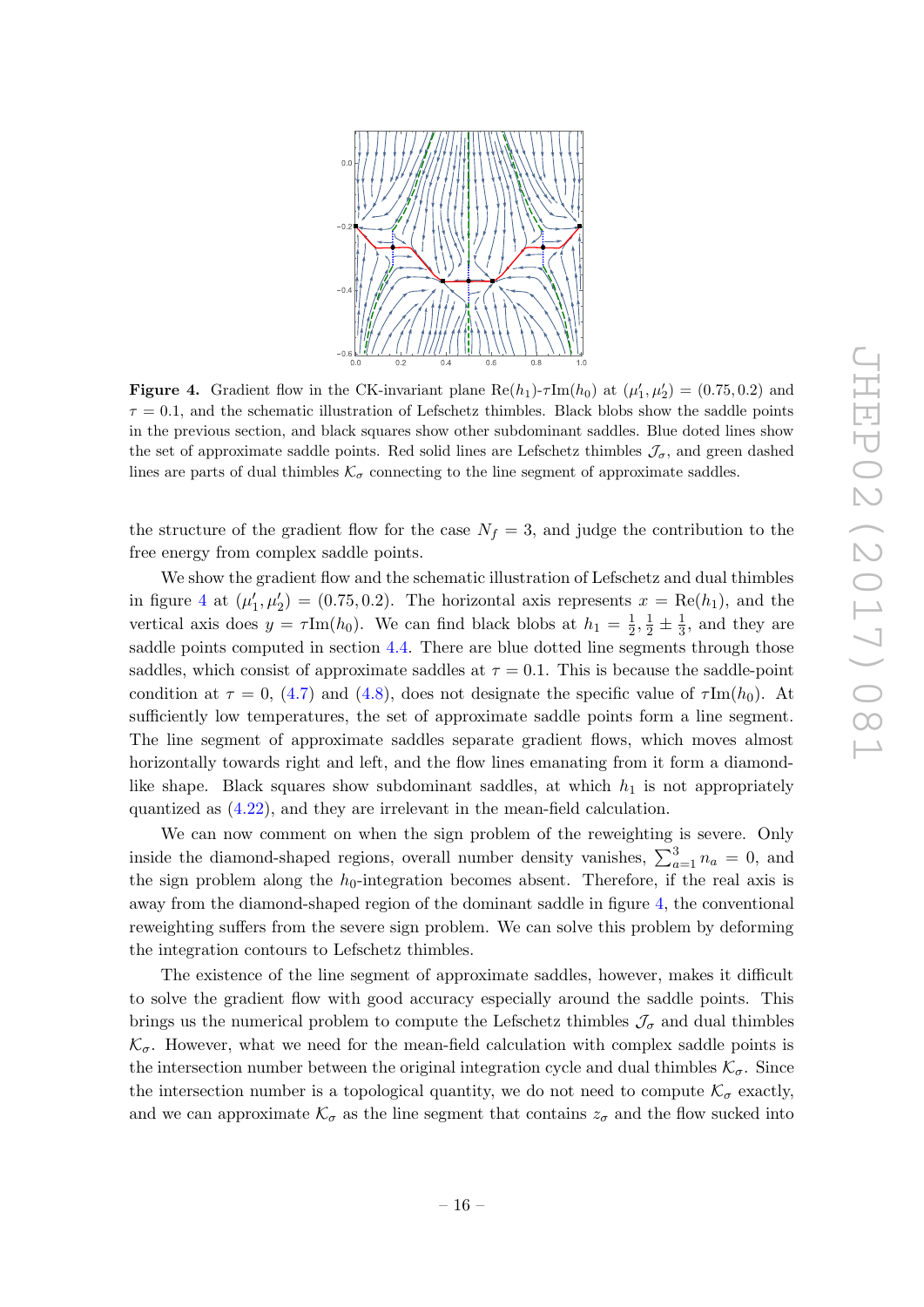the edges of the line segment. In figure [4,](#page-16-0) we show this approximate Lefschetz thimbles  $\mathcal{J}_{\sigma}$ by red solid lines, and the approximate dual thimbles  $\mathcal{K}_{\sigma}$  by green dashed lines combined with blue dotted lines. That is, if the line segment or the flow line sucked into the line segment intersects with the real axis, we must take the complex saddle into the Lefschetz thimble decomposition of the partition function.

This confirms that all the saddle points discussed in section [4](#page-8-0) contribute, and it justifies the mean-field calculation done in the previous section. Therefore, the phase boundaries for  $N_f = 3$  $N_f = 3$  given in figure 3 are exact at the zero-temperature  $\tau = 0$ .

#### <span id="page-17-0"></span>6 Conclusion and perspective

We show that the mean-field approximation with complex saddle points gives the rigorous result on the phase structure of multi-flavor massless  $QED<sub>2</sub>$  at zero temperature and finite densities. We derive the saddle-point condition and concretely solve it for  $N_f = 1, 2$ , and 3 cases. By computing the gradient flow, we check the intersection number to list up the candidates of complex mean fields, and draw the phase diagram by comparing the meanfield free energies with nonzero intersection numbers.

Multi-flavor massless  $QED<sub>2</sub>$  suffers from the sign problem, and the conventional reweighting technique does not work for general large chemical potentials. We have shown that the Lefschetz-thimble method completely solves this problem at  $T = 0$  for all the chemical potentials: after deforming the integration path into the complex space using the gradient flow, we can use the saddle-point method and the reweighting factor becomes consistent with 1. This means that the lattice Monte Carlo simulation on Lefschetz thimbles solves the exponential complexity of multi-flavor massless  $QED<sub>2</sub>$  at finite densities.

We would like to emphasize that this is highly nontrivial result. Indeed, there is an example of the fermion sign problem, the one-site Hubbard model, where the exponential complexity does remain even after the deformation of the integration path with the gradient flow [\[48\]](#page-21-6). In that example, complex zeros of the fermion determinant separate the original integration cycle into multiple Lefschetz thimbles, and the summing up them gives an exponentially small reweighting factor in terms of the inverse temperature  $\beta$ . Both one-site Hubbard model and multi-flavor massless  $QED<sub>2</sub>$  are strongly-coupled fermionic systems, and they have the first-order phase transition induced by jumps of the fermion number. Why do these examples have the big difference in the Lefschetz-thimble approach?

In the one-site Hubbard model [\[48\]](#page-21-6), there are infinitely many Lefschetz thimbles that contribute in the zero-temperature limit. Integration on each Lefschetz thimble at the saddle point  $z_{\sigma}$  is represented by  $\exp(-\beta F(z_{\sigma}))$  in our notation, and the difference of the free energy  $\beta(F(z_{\sigma}) - F(z_{\tau}))$  remains finite in the limit  $\beta \to \infty$ . This means that each Lefschetz-thimble integral gives a comparable contribution, and the interference among them affects significantly in the one-site Hubbard model. On the other hand,  $F(z_{\sigma})$ 's in the multi-flavor massless QED<sub>2</sub> are independent of  $\beta$ , and thus  $\beta(F(z_{\sigma})-F(z_{\tau})) \to \pm \infty$  in the limit  $\beta \to \infty$ . One of the Lefschetz thimbles dominate the others, and the destructive interference does not occur in massless QED2.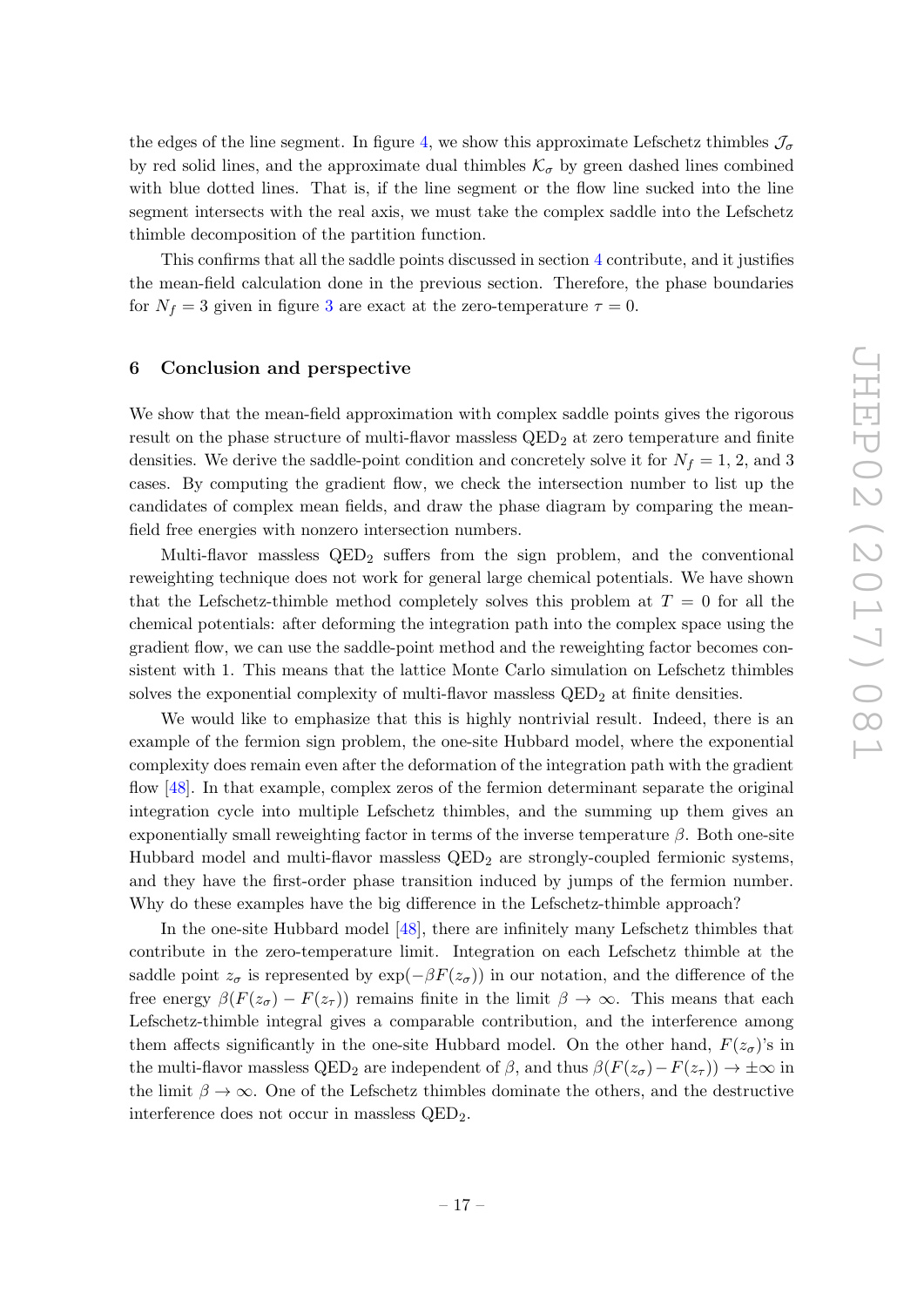Another speculative remark is that the charge neutrality condition [\(4.11\)](#page-10-1) at the saddle point plays an important role to eliminate the sign problem in multi-flavor massless QED2. In this model, the unbalance of oppositely charged particles creates the sign problem when integrating over the phase of the temporal Wilson loop,  $h_0$ , because of the violation of charge neutrality at each real configuration. Use of the complexified fields makes the charge neutrality manifest, and the  $h_0$  dependence of the free energy totally disappears in the vicinity of the complex saddle points. It is an important future study to understand what is a consequence of the color neutrality condition of other QCD-like gauge theories.

As a final remark, let us comment on the limitation of this study when we discuss the QCD sign problem. One of the biggest difference between massless  $QED<sub>2</sub>$  and the chiral limit of QCD is the property of the chiral symmetry. In  $\text{QED}_2$ , the chiral symmetry is broken by the axial anomaly, and the massless Nambu-Goldstone boson does not appear. Indeed, the spontaneous symmetry breaking of the continuous symmetry is forbidden in  $(1 + 1)$ -dimensional field theories [\[83,](#page-23-3) [84\]](#page-23-4). On the other hand, QCD has the spontaneous chiral symmetry breaking, and massless pions exist. The existence of charged massless pions gives the big obstacle when applying the conventional reweighting technique to the sign problem of QCD at the zero temperature and finite density, which causes the early-onset problem of baryon number densities at half of the pion mass [\[85](#page-23-5)[–95\]](#page-23-6). It is not yet known whether the massless pions bring any difficulties to the Lefschetz-thimble approach, and it cannot be discussed with massless  $QED<sub>2</sub>$  because of the different origin of chiral symmetry breaking. To identify the consequence of the chiral symmetry breaking to the Lefschetz thimbles must become a benchmark in the future study on applications of Lefschetz thimbles to the sign problem.

## Acknowledgments

Y.T. is financially supported by Special Postdoctoral Researchers program of RIKEN. M.T. is supported in part by the JSPS Grant-in-Aid for Scientific Research, Grant No.16K05357.

Open Access. This article is distributed under the terms of the Creative Commons Attribution License [\(CC-BY 4.0\)](http://creativecommons.org/licenses/by/4.0/), which permits any use, distribution and reproduction in any medium, provided the original author(s) and source are credited.

#### References

- <span id="page-18-0"></span>[1] E.Y. Loh, J.E. Gubernatis, R.T. Scalettar, S.R. White, D.J. Scalapino and R.L. Sugar, Sign problem in the numerical simulation of many-electron systems, Phys. Rev. **B41** [\(1990\) 9301](http://dx.doi.org/10.1103/PhysRevB.41.9301) [IN[SPIRE](http://inspirehep.net/search?p=find+J+%22Phys.Rev.,B41,9301%22)].
- <span id="page-18-1"></span>[2] G.G. Batrouni and P. de Forcrand, The fermion sign problem: A new decoupling transformation and a new simulation algorithm, [Phys. Rev.](http://dx.doi.org/10.1103/PhysRevB.48.589) B48 (1993) 589 [[cond-mat/9211009](https://arxiv.org/abs/cond-mat/9211009)] [IN[SPIRE](http://inspirehep.net/search?p=find+EPRINT+cond-mat/9211009)].
- <span id="page-18-2"></span>[3] S. Muroya, A. Nakamura, C. Nonaka and T. Takaishi, Lattice QCD at finite density: An introductory review, [Prog. Theor. Phys.](http://dx.doi.org/10.1143/PTP.110.615)  $110$  (2003) 615 [[hep-lat/0306031](https://arxiv.org/abs/hep-lat/0306031)] [IN[SPIRE](http://inspirehep.net/search?p=find+EPRINT+hep-lat/0306031)].
- <span id="page-18-3"></span>[4] J.S. Schwinger, *Gauge Invariance and Mass, [Phys. Rev.](http://dx.doi.org/10.1103/PhysRev.125.397)* **125** (1962) 397 [IN[SPIRE](http://inspirehep.net/search?p=find+J+%22Phys.Rev.,125,397%22)].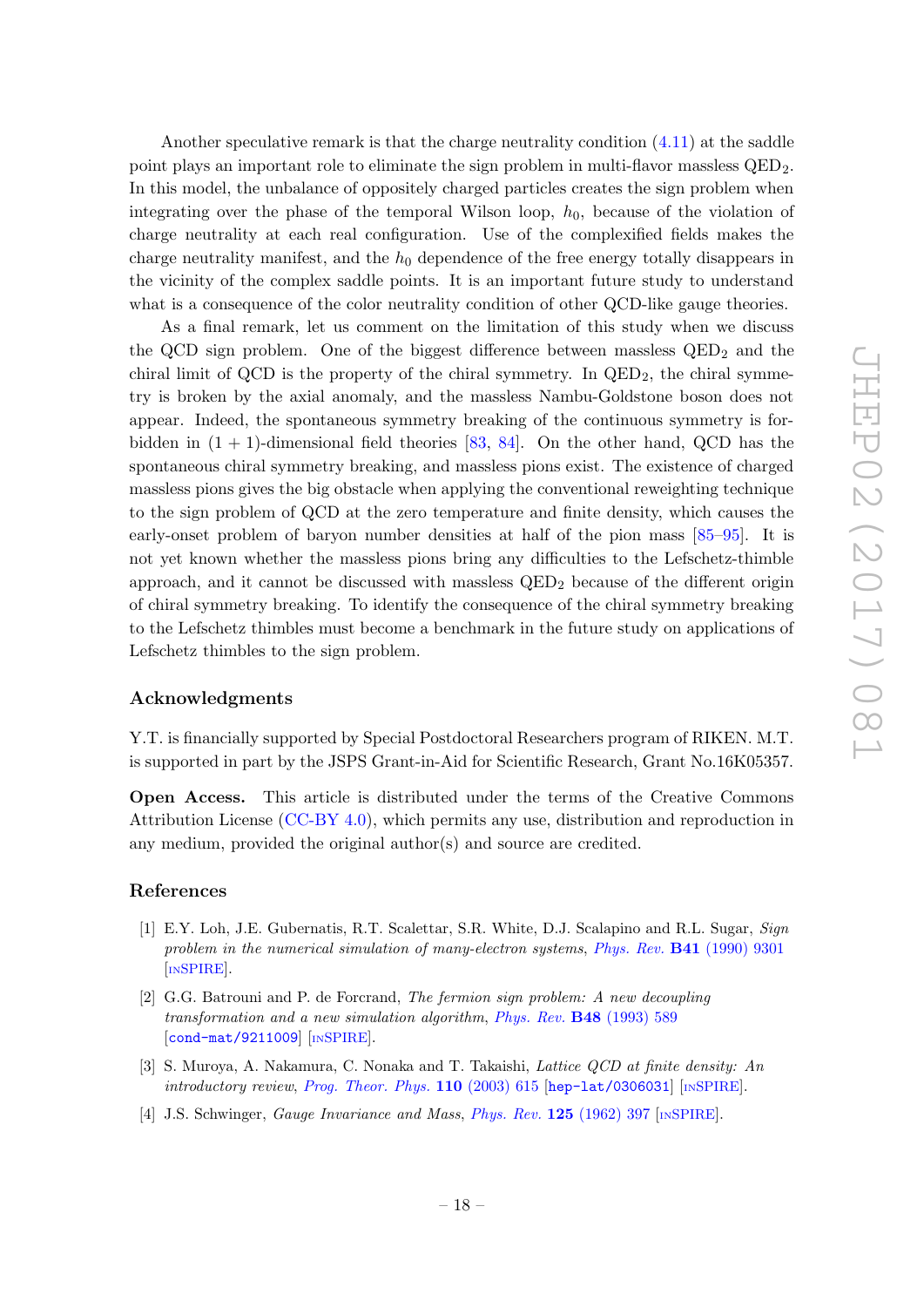- <span id="page-19-0"></span>[5] J.S. Schwinger, Gauge Invariance and Mass. 2, Phys. Rev. 128 [\(1962\) 2425](http://dx.doi.org/10.1103/PhysRev.128.2425) [IN[SPIRE](http://inspirehep.net/search?p=find+J+%22Phys.Rev.,128,2425%22)].
- <span id="page-19-1"></span>[6] R. Narayanan, QED at a finite chemical potential, Phys. Rev. D86 [\(2012\) 087701](http://dx.doi.org/10.1103/PhysRevD.86.087701) [[1206.1489](https://arxiv.org/abs/1206.1489)] [IN[SPIRE](http://inspirehep.net/search?p=find+EPRINT+arXiv:1206.1489)].
- <span id="page-19-10"></span>[7] R. Narayanan, Two flavor massless Schwinger model on a torus at a finite chemical potential, *Phys. Rev.* **D86** [\(2012\) 125008](http://dx.doi.org/10.1103/PhysRevD.86.125008) [[1210.3072](https://arxiv.org/abs/1210.3072)] [IN[SPIRE](http://inspirehep.net/search?p=find+EPRINT+arXiv:1210.3072)].
- <span id="page-19-2"></span>[8] R. Lohmayer and R. Narayanan, Phase structure of two-dimensional QED at zero temperature with flavor-dependent chemical potentials and the role of multidimensional theta functions, *Phys. Rev.* **D88** [\(2013\) 105030](http://dx.doi.org/10.1103/PhysRevD.88.105030) [[1307.4969](https://arxiv.org/abs/1307.4969)] [IN[SPIRE](http://inspirehep.net/search?p=find+EPRINT+arXiv:1307.4969)].
- <span id="page-19-3"></span>[9] C. Gattringer, T. Kloiber and V. Sazonov, Solving the sign problems of the massless lattice Schwinger model with a dual formulation, [Nucl. Phys.](http://dx.doi.org/10.1016/j.nuclphysb.2015.06.017) B897 (2015) 732 [[1502.05479](https://arxiv.org/abs/1502.05479)] [IN[SPIRE](http://inspirehep.net/search?p=find+EPRINT+arXiv:1502.05479)].
- <span id="page-19-4"></span>[10] M.C. Bañuls, K. Cichy, J.I. Cirac, K. Jansen and S. Kühn, *Density induced phase transitions* in  $QED_2$  — A study with matrix product states, [1611.00705](https://arxiv.org/abs/1611.00705) [IN[SPIRE](http://inspirehep.net/search?p=find+EPRINT+arXiv:1611.00705)].
- <span id="page-19-5"></span>[11] F. Pham, Vanishing homologies and the n variable saddlepoint method, AMS, [Proc. Symp.](http://dx.doi.org/10.1090/pspum/040.2) [Pure Math.](http://dx.doi.org/10.1090/pspum/040.2) 40.2 (1983) 319.
- [12] D. Kaminski, Exponentially improved stationary phase approximations for double integrals, [Meth. Appl. Anal.](http://dx.doi.org/10.4310/MAA.1994.v1.n1.a4) 1 (1994) 44.
- <span id="page-19-6"></span>[13] C.J. Howls, Hyperasymptotics for multidimensional integrals, exact remainder terms and the global connection problem, [Proc. Roy. Soc.](http://dx.doi.org/10.1098/rspa.1997.0122) A453 (1997) 2271.
- <span id="page-19-7"></span>[14] E. Witten, Analytic Continuation Of Chern-Simons Theory, AMS/IP Stud. Adv. Math. 50 (2011) 347 [[1001.2933](https://arxiv.org/abs/1001.2933)] [IN[SPIRE](http://inspirehep.net/search?p=find+EPRINT+arXiv:1001.2933)].
- [15] E. Witten, A New Look At The Path Integral Of Quantum Mechanics, [1009.6032](https://arxiv.org/abs/1009.6032) [IN[SPIRE](http://inspirehep.net/search?p=find+EPRINT+arXiv:1009.6032)].
- <span id="page-19-8"></span>[16] D. Harlow, J. Maltz and E. Witten, Analytic Continuation of Liouville Theory, [JHEP](http://dx.doi.org/10.1007/JHEP12(2011)071) 12 [\(2011\) 071](http://dx.doi.org/10.1007/JHEP12(2011)071) [[1108.4417](https://arxiv.org/abs/1108.4417)] [IN[SPIRE](http://inspirehep.net/search?p=find+EPRINT+arXiv:1108.4417)].
- <span id="page-19-9"></span>[17] G.V. Dunne and M. Ünsal, Resurgence and Trans-series in Quantum Field Theory: The  $CP^{N-1}$  Model, JHEP 11 [\(2012\) 170](http://dx.doi.org/10.1007/JHEP11(2012)170) [[1210.2423](https://arxiv.org/abs/1210.2423)] [IN[SPIRE](http://inspirehep.net/search?p=find+EPRINT+arXiv:1210.2423)].
- [18] G. Basar, G.V. Dunne and M. Ünsal, Resurgence theory, ghost-instantons and analytic continuation of path integrals, JHEP  $10$  [\(2013\) 041](http://dx.doi.org/10.1007/JHEP10(2013)041) [[1308.1108](https://arxiv.org/abs/1308.1108)] [IN[SPIRE](http://inspirehep.net/search?p=find+EPRINT+arXiv:1308.1108)].
- $[19]$  A. Cherman, D. Dorigoni and M. Unsal, *Decoding perturbation theory using resurgence:* Stokes phenomena, new saddle points and Lefschetz thimbles, JHEP 10 [\(2015\) 056](http://dx.doi.org/10.1007/JHEP10(2015)056) [[1403.1277](https://arxiv.org/abs/1403.1277)] [IN[SPIRE](http://inspirehep.net/search?p=find+EPRINT+arXiv:1403.1277)].
- [20] A. Cherman, P. Koroteev and M. Ünsal, Resurgence and Holomorphy: From Weak to Strong Coupling, [J. Math. Phys.](http://dx.doi.org/10.1063/1.4921155) 56 (2015) 053505 [[1410.0388](https://arxiv.org/abs/1410.0388)] [IN[SPIRE](http://inspirehep.net/search?p=find+EPRINT+arXiv:1410.0388)].
- [21] D. Dorigoni, An Introduction to Resurgence, Trans-Series and Alien Calculus, [1411.3585](https://arxiv.org/abs/1411.3585) [IN[SPIRE](http://inspirehep.net/search?p=find+EPRINT+arXiv:1411.3585)].
- [22] F. David, Nonperturbative effects in matrix models and vacua of two-dimensional gravity, [Phys. Lett.](http://dx.doi.org/10.1016/0370-2693(93)90417-G) B302 (1993) 403 [[hep-th/9212106](https://arxiv.org/abs/hep-th/9212106)] [IN[SPIRE](http://inspirehep.net/search?p=find+EPRINT+hep-th/9212106)].
- [23] G. Felder and R. Riser, *Holomorphic matrix integrals*, *[Nucl. Phys.](http://dx.doi.org/10.1016/j.nuclphysb.2004.05.010)* **B691** (2004) 251 [[hep-th/0401191](https://arxiv.org/abs/hep-th/0401191)] [IN[SPIRE](http://inspirehep.net/search?p=find+EPRINT+hep-th/0401191)].
- [24] M. Mariño, Nonperturbative effects and nonperturbative definitions in matrix models and  $topological \ strings, JHEP 12 (2008) 114 [0805.3033] [NSPIRE].$  $topological \ strings, JHEP 12 (2008) 114 [0805.3033] [NSPIRE].$  $topological \ strings, JHEP 12 (2008) 114 [0805.3033] [NSPIRE].$  $topological \ strings, JHEP 12 (2008) 114 [0805.3033] [NSPIRE].$  $topological \ strings, JHEP 12 (2008) 114 [0805.3033] [NSPIRE].$  $topological \ strings, JHEP 12 (2008) 114 [0805.3033] [NSPIRE].$  $topological \ strings, JHEP 12 (2008) 114 [0805.3033] [NSPIRE].$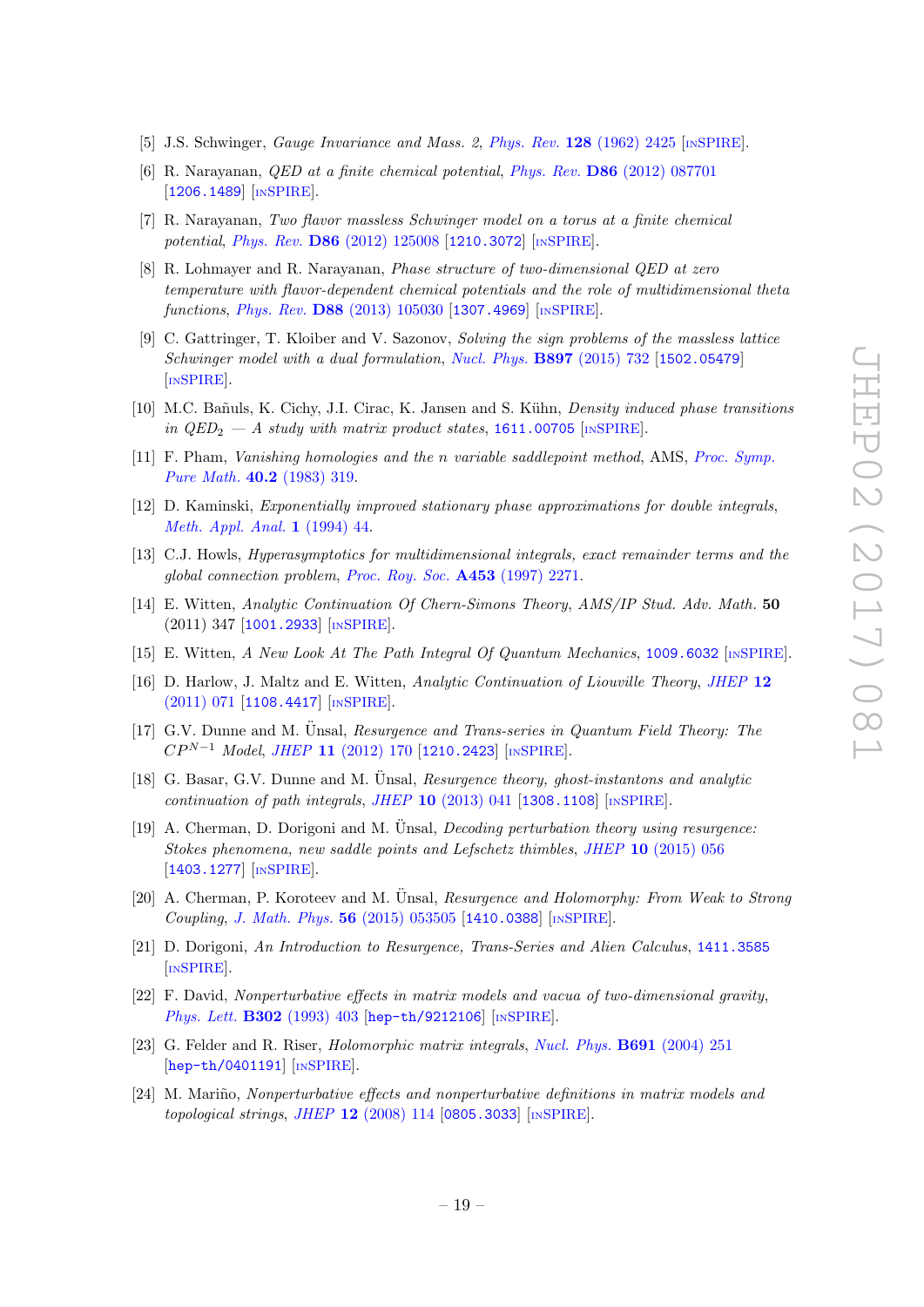- [25] M. Mariño, Lectures on non-perturbative effects in large-N gauge theories, matrix models and strings, [Fortsch. Phys.](http://dx.doi.org/10.1002/prop.201400005) **62** (2014) 455 [[1206.6272](https://arxiv.org/abs/1206.6272)] [IN[SPIRE](http://inspirehep.net/search?p=find+EPRINT+arXiv:1206.6272)].
- [26] R. Schiappa and R. Vaz, The Resurgence of Instantons: Multi-Cut Stokes Phases and the Painleve II Equation, [Commun. Math. Phys.](http://dx.doi.org/10.1007/s00220-014-2028-7) 330 (2014) 655 [[1302.5138](https://arxiv.org/abs/1302.5138)] [IN[SPIRE](http://inspirehep.net/search?p=find+EPRINT+arXiv:1302.5138)].
- [27] A. Behtash, T. Sulejmanpasic, T. Schäfer and M. Unsal, *Hidden topological angles and* Lefschetz thimbles, [Phys. Rev. Lett.](http://dx.doi.org/10.1103/PhysRevLett.115.041601) 115 (2015) 041601 [[1502.06624](https://arxiv.org/abs/1502.06624)] [IN[SPIRE](http://inspirehep.net/search?p=find+EPRINT+arXiv:1502.06624)].
- [28] A. Behtash, E. Poppitz, T. Sulejmanpasic and M. Unsal, The curious incident of multi-instantons and the necessity of Lefschetz thimbles, JHEP 11 [\(2015\) 175](http://dx.doi.org/10.1007/JHEP11(2015)175) [[1507.04063](https://arxiv.org/abs/1507.04063)] [IN[SPIRE](http://inspirehep.net/search?p=find+EPRINT+arXiv:1507.04063)].
- [29] S. Gukov, M. Mariño and P. Putrov, Resurgence in complex Chern-Simons theory, [1605.07615](https://arxiv.org/abs/1605.07615) [IN[SPIRE](http://inspirehep.net/search?p=find+EPRINT+arXiv:1605.07615)].
- [30] S. Gukov, RG Flows and Bifurcations, [1608.06638](https://arxiv.org/abs/1608.06638) [IN[SPIRE](http://inspirehep.net/search?p=find+EPRINT+arXiv:1608.06638)].
- [31] T. Fujimori, S. Kamata, T. Misumi, M. Nitta and N. Sakai, Nonperturbative contributions from complexified solutions in  $\mathbb{C}P^{N-1}$ models, Phys. Rev. **D94** [\(2016\) 105002](http://dx.doi.org/10.1103/PhysRevD.94.105002) [[1607.04205](https://arxiv.org/abs/1607.04205)] [IN[SPIRE](http://inspirehep.net/search?p=find+EPRINT+arXiv:1607.04205)].
- <span id="page-20-0"></span>[32] C. Kozçaz, T. Sulejmanpasic, Y. Tanizaki and M. Ünsal, *Cheshire Cat resurgence*, Self-resurgence and Quasi-Exact Solvable Systems, [1609.06198](https://arxiv.org/abs/1609.06198) [IN[SPIRE](http://inspirehep.net/search?p=find+EPRINT+arXiv:1609.06198)].
- <span id="page-20-1"></span>[33] AuroraScience collaboration, M. Cristoforetti, F. Di Renzo and L. Scorzato, New approach to the sign problem in quantum field theories: High density QCD on a Lefschetz thimble, Phys. Rev. D86 [\(2012\) 074506](http://dx.doi.org/10.1103/PhysRevD.86.074506) [[1205.3996](https://arxiv.org/abs/1205.3996)] [IN[SPIRE](http://inspirehep.net/search?p=find+EPRINT+arXiv:1205.3996)].
- [34] M. Cristoforetti, F. Di Renzo, A. Mukherjee and L. Scorzato, Monte Carlo simulations on the Lefschetz thimble: Taming the sign problem, Phys. Rev. D88 [\(2013\) 051501](http://dx.doi.org/10.1103/PhysRevD.88.051501) [[1303.7204](https://arxiv.org/abs/1303.7204)] [IN[SPIRE](http://inspirehep.net/search?p=find+EPRINT+arXiv:1303.7204)].
- [35] M. Cristoforetti et al., An efficient method to compute the residual phase on a Lefschetz thimble, Phys. Rev. D89 [\(2014\) 114505](http://dx.doi.org/10.1103/PhysRevD.89.114505) [[1403.5637](https://arxiv.org/abs/1403.5637)] [IN[SPIRE](http://inspirehep.net/search?p=find+EPRINT+arXiv:1403.5637)].
- [36] G. Aarts, Lefschetz thimbles and stochastic quantization: Complex actions in the complex plane, Phys. Rev. D88 [\(2013\) 094501](http://dx.doi.org/10.1103/PhysRevD.88.094501) [[1308.4811](https://arxiv.org/abs/1308.4811)] [IN[SPIRE](http://inspirehep.net/search?p=find+EPRINT+arXiv:1308.4811)].
- [37] H. Fujii, D. Honda, M. Kato, Y. Kikukawa, S. Komatsu and T. Sano, Hybrid Monte Carlo on Lefschetz thimbles  $-A$  study of the residual sign problem, JHEP 10 [\(2013\) 147](http://dx.doi.org/10.1007/JHEP10(2013)147) [[1309.4371](https://arxiv.org/abs/1309.4371)] [IN[SPIRE](http://inspirehep.net/search?p=find+EPRINT+arXiv:1309.4371)].
- [38] A. Mukherjee and M. Cristoforetti, Lefschetz thimble Monte Carlo for many-body theories: A Hubbard model study, *Phys. Rev.* **B90** [\(2014\) 035134](http://dx.doi.org/10.1103/PhysRevB.90.035134) [[1403.5680](https://arxiv.org/abs/1403.5680)] [IN[SPIRE](http://inspirehep.net/search?p=find+EPRINT+arXiv:1403.5680)].
- [39] G. Aarts, L. Bongiovanni, E. Seiler and D. Sexty, Some remarks on Lefschetz thimbles and complex Langevin dynamics, JHEP  $10$  [\(2014\) 159](http://dx.doi.org/10.1007/JHEP10(2014)159) [[1407.2090](https://arxiv.org/abs/1407.2090)] [IN[SPIRE](http://inspirehep.net/search?p=find+EPRINT+arXiv:1407.2090)].
- [40] Y. Tanizaki and T. Koike, Real-time Feynman path integral with Picard-Lefschetz theory and its applications to quantum tunneling, [Annals Phys.](http://dx.doi.org/10.1016/j.aop.2014.09.003)  $351$  (2014) 250 [[1406.2386](https://arxiv.org/abs/1406.2386)] [IN[SPIRE](http://inspirehep.net/search?p=find+EPRINT+arXiv:1406.2386)].
- [41] A. Cherman and M. Unsal, Real-Time Feynman Path Integral Realization of Instantons, [1408.0012](https://arxiv.org/abs/1408.0012) [IN[SPIRE](http://inspirehep.net/search?p=find+EPRINT+arXiv:1408.0012)].
- [42] Y. Tanizaki, Lefschetz-thimble techniques for path integral of zero-dimensional  $O(n)$ σ-models, Phys. Rev.  $D91$  [\(2015\) 036002](http://dx.doi.org/10.1103/PhysRevD.91.036002) [[1412.1891](https://arxiv.org/abs/1412.1891)] [IN[SPIRE](http://inspirehep.net/search?p=find+EPRINT+arXiv:1412.1891)].
- [43] T. Kanazawa and Y. Tanizaki, Structure of Lefschetz thimbles in simple fermionic systems, JHEP 03 [\(2015\) 044](http://dx.doi.org/10.1007/JHEP03(2015)044) [[1412.2802](https://arxiv.org/abs/1412.2802)] [IN[SPIRE](http://inspirehep.net/search?p=find+EPRINT+arXiv:1412.2802)].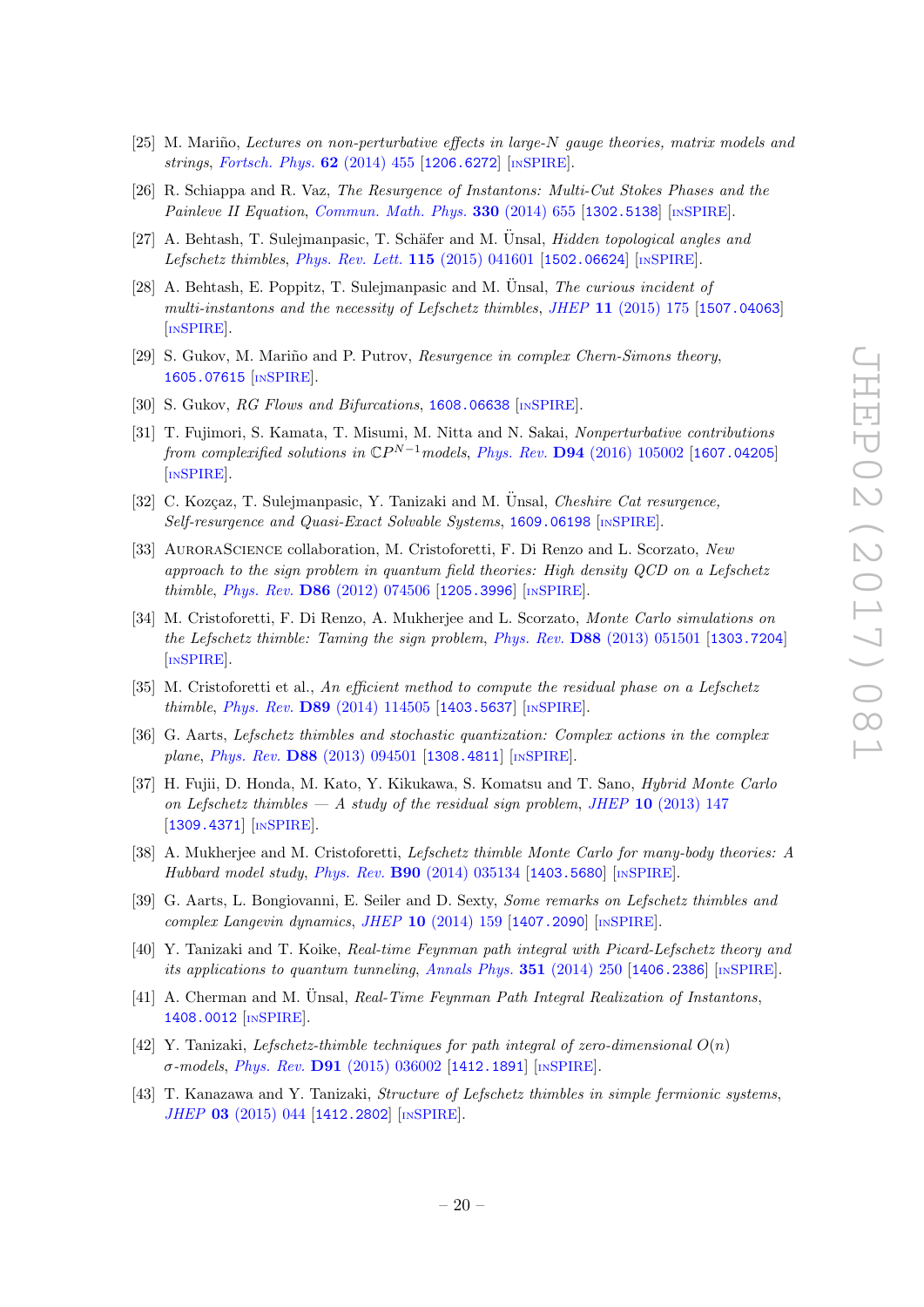- <span id="page-21-5"></span>[44] Y. Tanizaki, H. Nishimura and K. Kashiwa, Evading the sign problem in the mean-field approximation through Lefschetz-thimble path integral, Phys. Rev. D91 [\(2015\) 101701](http://dx.doi.org/10.1103/PhysRevD.91.101701) [[1504.02979](https://arxiv.org/abs/1504.02979)] [IN[SPIRE](http://inspirehep.net/search?p=find+EPRINT+arXiv:1504.02979)].
- [45] F. Di Renzo and G. Eruzzi, Thimble regularization at work: from toy models to chiral random matrix theories,  $Phys.$   $Rev.$   $D92$  [\(2015\) 085030](http://dx.doi.org/10.1103/PhysRevD.92.085030) [[1507.03858](https://arxiv.org/abs/1507.03858)] [IN[SPIRE](http://inspirehep.net/search?p=find+EPRINT+arXiv:1507.03858)].
- [46] K. Fukushima and Y. Tanizaki, Hamilton dynamics for Lefschetz-thimble integration akin to the complex Langevin method, PTEP 2015 [\(2015\) 111A01](http://dx.doi.org/10.1093/ptep/ptv152) [[1507.07351](https://arxiv.org/abs/1507.07351)] [IN[SPIRE](http://inspirehep.net/search?p=find+EPRINT+arXiv:1507.07351)].
- [47] S. Tsutsui and T.M. Doi, Improvement in complex Langevin dynamics from a view point of Lefschetz thimbles, Phys. Rev. D94 [\(2016\) 074009](http://dx.doi.org/10.1103/PhysRevD.94.074009) [[1508.04231](https://arxiv.org/abs/1508.04231)] [IN[SPIRE](http://inspirehep.net/search?p=find+EPRINT+arXiv:1508.04231)].
- <span id="page-21-6"></span>[48] Y. Tanizaki, Y. Hidaka and T. Hayata, Lefschetz-thimble analysis of the sign problem in one-site fermion model, New J. Phys. 18 [\(2016\) 033002](http://dx.doi.org/10.1088/1367-2630/18/3/033002) [[1509.07146](https://arxiv.org/abs/1509.07146)] [IN[SPIRE](http://inspirehep.net/search?p=find+EPRINT+arXiv:1509.07146)].
- [49] H. Fujii, S. Kamata and Y. Kikukawa, Lefschetz thimble structure in one-dimensional lattice Thirring model at finite density, JHEP 11  $(2015)$  078 [Erratum ibid. 02  $(2016)$  036] [[1509.08176](https://arxiv.org/abs/1509.08176)] [IN[SPIRE](http://inspirehep.net/search?p=find+EPRINT+arXiv:1509.08176)].
- [50] H. Fujii, S. Kamata and Y. Kikukawa, Monte Carlo study of Lefschetz thimble structure in one-dimensional Thirring model at finite density, JHEP 12 [\(2015\) 125](http://dx.doi.org/10.1007/JHEP12(2015)125) [Erratum ibid. 09 (2016) 172] [[1509.09141](https://arxiv.org/abs/1509.09141)] [IN[SPIRE](http://inspirehep.net/search?p=find+EPRINT+arXiv:1509.09141)].
- [51] A. Alexandru, G. Basar and P. Bedaque, Monte Carlo algorithm for simulating fermions on Lefschetz thimbles, Phys. Rev. D93 [\(2016\) 014504](http://dx.doi.org/10.1103/PhysRevD.93.014504) [[1510.03258](https://arxiv.org/abs/1510.03258)] [IN[SPIRE](http://inspirehep.net/search?p=find+EPRINT+arXiv:1510.03258)].
- <span id="page-21-7"></span>[52] T. Hayata, Y. Hidaka and Y. Tanizaki, Complex saddle points and the sign problem in complex Langevin simulation, [Nucl. Phys.](http://dx.doi.org/10.1016/j.nuclphysb.2016.07.031) B911 (2016) 94 [[1511.02437](https://arxiv.org/abs/1511.02437)] [IN[SPIRE](http://inspirehep.net/search?p=find+EPRINT+arXiv:1511.02437)].
- [53] A. Alexandru, G. Basar, P.F. Bedaque, G.W. Ridgway and N.C. Warrington, Sign problem and Monte Carlo calculations beyond Lefschetz thimbles, JHEP 05 [\(2016\) 053](http://dx.doi.org/10.1007/JHEP05(2016)053) [[1512.08764](https://arxiv.org/abs/1512.08764)] [IN[SPIRE](http://inspirehep.net/search?p=find+EPRINT+arXiv:1512.08764)].
- [54] A. Alexandru, G. Basar, P.F. Bedaque, S. Vartak and N.C. Warrington, Monte Carlo Study of Real Time Dynamics on the Lattice, [Phys. Rev. Lett.](http://dx.doi.org/10.1103/PhysRevLett.117.081602) 117 (2016) 081602 [[1605.08040](https://arxiv.org/abs/1605.08040)] [IN[SPIRE](http://inspirehep.net/search?p=find+EPRINT+arXiv:1605.08040)].
- <span id="page-21-0"></span>[55] A. Alexandru, G. Basar, P.F. Bedaque, G.W. Ridgway and N.C. Warrington, Monte Carlo calculations of the finite density Thirring model, Phys. Rev. D95 [\(2017\) 014502](http://dx.doi.org/10.1103/PhysRevD.95.014502) [[1609.01730](https://arxiv.org/abs/1609.01730)] [IN[SPIRE](http://inspirehep.net/search?p=find+EPRINT+arXiv:1609.01730)].
- <span id="page-21-1"></span>[56] C.K. Dumlu and G.V. Dunne, The Stokes Phenomenon and Schwinger Vacuum Pair Production in Time-Dependent Laser Pulses, [Phys. Rev. Lett.](http://dx.doi.org/10.1103/PhysRevLett.104.250402) 104 (2010) 250402 [[1004.2509](https://arxiv.org/abs/1004.2509)] [IN[SPIRE](http://inspirehep.net/search?p=find+EPRINT+arXiv:1004.2509)].
- [57] C.K. Dumlu and G.V. Dunne, Interference Effects in Schwinger Vacuum Pair Production for Time-Dependent Laser Pulses, Phys. Rev. D83 [\(2011\) 065028](http://dx.doi.org/10.1103/PhysRevD.83.065028) [[1102.2899](https://arxiv.org/abs/1102.2899)] [IN[SPIRE](http://inspirehep.net/search?p=find+EPRINT+arXiv:1102.2899)].
- <span id="page-21-2"></span>[58] C.K. Dumlu and G.V. Dunne, Complex Worldline Instantons and Quantum Interference in Vacuum Pair Production, Phys. Rev.  $D84$  [\(2011\) 125023](http://dx.doi.org/10.1103/PhysRevD.84.125023) [[1110.1657](https://arxiv.org/abs/1110.1657)] [IN[SPIRE](http://inspirehep.net/search?p=find+EPRINT+arXiv:1110.1657)].
- <span id="page-21-3"></span>[59] P.V. Buividovich, G.V. Dunne and S.N. Valgushev, Complex Path Integrals and Saddles in Two-Dimensional Gauge Theory, [Phys. Rev. Lett.](http://dx.doi.org/10.1103/PhysRevLett.116.132001) 116 (2016) 132001 [[1512.09021](https://arxiv.org/abs/1512.09021)] [IN[SPIRE](http://inspirehep.net/search?p=find+EPRINT+arXiv:1512.09021)].
- <span id="page-21-4"></span>[60] G. Álvarez, L. Martínez Alonso and E. Medina, *Complex saddles in the Gross-Witten-Wadia* matrix model, *Phys. Rev.* **D94** [\(2016\) 105010](http://dx.doi.org/10.1103/PhysRevD.94.105010) [[1610.09948](https://arxiv.org/abs/1610.09948)] [IN[SPIRE](http://inspirehep.net/search?p=find+EPRINT+arXiv:1610.09948)].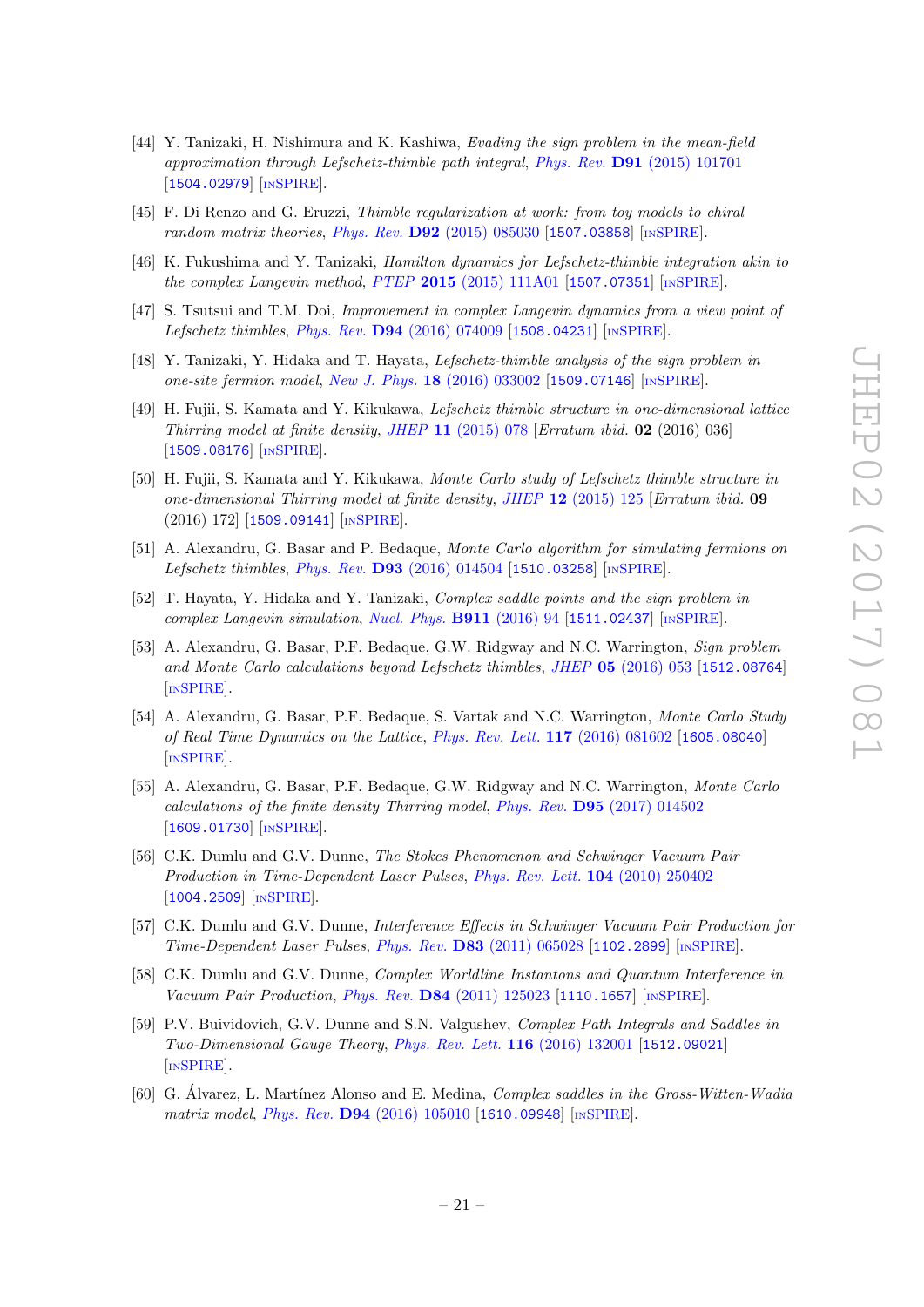- <span id="page-22-0"></span>[61] I. Sachs and A. Wipf, Finite temperature Schwinger model, Helv. Phys. Acta 65 (1992) 652 [[1005.1822](https://arxiv.org/abs/1005.1822)] [IN[SPIRE](http://inspirehep.net/search?p=find+EPRINT+arXiv:1005.1822)].
- <span id="page-22-1"></span>[62] K. Langfeld and A. Wipf, Fermi-Einstein condensation in dense QCD-like theories, [Annals](http://dx.doi.org/10.1016/j.aop.2011.11.020) Phys. 327 [\(2012\) 994](http://dx.doi.org/10.1016/j.aop.2011.11.020) [[1109.0502](https://arxiv.org/abs/1109.0502)] [IN[SPIRE](http://inspirehep.net/search?p=find+EPRINT+arXiv:1109.0502)].
- <span id="page-22-2"></span>[63] C.P. Korthals Altes, Constrained effective potential in hot QCD, [Nucl. Phys.](http://dx.doi.org/10.1016/0550-3213(94)90081-7) B420 (1994) [637](http://dx.doi.org/10.1016/0550-3213(94)90081-7) [[hep-th/9310195](https://arxiv.org/abs/hep-th/9310195)] [IN[SPIRE](http://inspirehep.net/search?p=find+EPRINT+hep-th/9310195)].
- <span id="page-22-3"></span>[64] R. Fukuda and E. Kyriakopoulos, Derivation of the Effective Potential, [Nucl. Phys.](http://dx.doi.org/10.1016/0550-3213(75)90014-0) B85 [\(1975\) 354](http://dx.doi.org/10.1016/0550-3213(75)90014-0) [IN[SPIRE](http://inspirehep.net/search?p=find+J+%22Nucl.Phys.,B85,354%22)].
- <span id="page-22-4"></span>[65] A. Dumitru, R.D. Pisarski and D. Zschiesche, Dense quarks and the fermion sign problem, in a  $\text{SU}(N)$  matrix model, Phys. Rev. D72 [\(2005\) 065008](http://dx.doi.org/10.1103/PhysRevD.72.065008) [[hep-ph/0505256](https://arxiv.org/abs/hep-ph/0505256)] [IN[SPIRE](http://inspirehep.net/search?p=find+EPRINT+hep-ph/0505256)].
- <span id="page-22-5"></span>[66] K. Fukushima and Y. Hidaka, A Model study of the sign problem in the mean-field approximation, Phys. Rev. D75 [\(2007\) 036002](http://dx.doi.org/10.1103/PhysRevD.75.036002) [[hep-ph/0610323](https://arxiv.org/abs/hep-ph/0610323)] [IN[SPIRE](http://inspirehep.net/search?p=find+EPRINT+hep-ph/0610323)].
- <span id="page-22-6"></span>[67] H. Nishimura, M.C. Ogilvie and K. Pangeni, Complex saddle points in QCD at finite temperature and density, Phys. Rev.  $D90 (2014) 045039$  $D90 (2014) 045039$  [[1401.7982](https://arxiv.org/abs/1401.7982)] [IN[SPIRE](http://inspirehep.net/search?p=find+EPRINT+arXiv:1401.7982)].
- <span id="page-22-10"></span>[68] H. Nishimura, M.C. Ogilvie and K. Pangeni, Complex Saddle Points and Disorder Lines in QCD at finite temperature and density, Phys. Rev. D91 [\(2015\) 054004](http://dx.doi.org/10.1103/PhysRevD.91.054004) [[1411.4959](https://arxiv.org/abs/1411.4959)] [IN[SPIRE](http://inspirehep.net/search?p=find+EPRINT+arXiv:1411.4959)].
- <span id="page-22-7"></span>[69] K. Fukushima, Chiral effective model with the Polyakov loop, [Phys. Lett.](http://dx.doi.org/10.1016/j.physletb.2004.04.027) B591 (2004) 277 [[hep-ph/0310121](https://arxiv.org/abs/hep-ph/0310121)] [IN[SPIRE](http://inspirehep.net/search?p=find+EPRINT+hep-ph/0310121)].
- <span id="page-22-8"></span>[70] C. Alexandrou et al., The Deconfinement phase transition in one flavor QCD, [Phys. Rev.](http://dx.doi.org/10.1103/PhysRevD.60.034504) D60 [\(1999\) 034504](http://dx.doi.org/10.1103/PhysRevD.60.034504) [[hep-lat/9811028](https://arxiv.org/abs/hep-lat/9811028)] [IN[SPIRE](http://inspirehep.net/search?p=find+EPRINT+hep-lat/9811028)].
- [71] J. Condella and C.E. Detar, Potts flux tube model at nonzero chemical potential, [Phys. Rev.](http://dx.doi.org/10.1103/PhysRevD.61.074023) D61 [\(2000\) 074023](http://dx.doi.org/10.1103/PhysRevD.61.074023) [[hep-lat/9910028](https://arxiv.org/abs/hep-lat/9910028)] [IN[SPIRE](http://inspirehep.net/search?p=find+EPRINT+hep-lat/9910028)].
- [72] M.G. Alford, S. Chandrasekharan, J. Cox and U.J. Wiese, Solution of the complex action problem in the Potts model for dense QCD, [Nucl. Phys.](http://dx.doi.org/10.1016/S0550-3213(01)00068-2) **B602** (2001) 61 [[hep-lat/0101012](https://arxiv.org/abs/hep-lat/0101012)] [IN[SPIRE](http://inspirehep.net/search?p=find+EPRINT+hep-lat/0101012)].
- [73] T. Banks and A. Ukawa, Deconfining and Chiral Phase Transitions in Quantum Chromodynamics at Finite Temperature, [Nucl. Phys.](http://dx.doi.org/10.1016/0550-3213(83)90016-0)  $B225$  (1983) 145 [IN[SPIRE](http://inspirehep.net/search?p=find+J+%22Nucl.Phys.,B225,145%22)].
- [74] R.D. Pisarski, *Quark gluon plasma as a condensate of* SU(3) Wilson lines, *[Phys. Rev.](http://dx.doi.org/10.1103/PhysRevD.62.111501)* **D62** [\(2000\) 111501](http://dx.doi.org/10.1103/PhysRevD.62.111501) [[hep-ph/0006205](https://arxiv.org/abs/hep-ph/0006205)] [IN[SPIRE](http://inspirehep.net/search?p=find+EPRINT+hep-ph/0006205)].
- [75] A. Dumitru and R.D. Pisarski, Event-by-event fluctuations from decay of a Polyakov loop condensate, [Phys. Lett.](http://dx.doi.org/10.1016/S0370-2693(01)00286-6) B504 (2001) 282 [[hep-ph/0010083](https://arxiv.org/abs/hep-ph/0010083)] [IN[SPIRE](http://inspirehep.net/search?p=find+EPRINT+hep-ph/0010083)].
- [76] O. Akerlund, P. de Forcrand and T. Rindlisbacher, Oscillating propagators in heavy-dense QCD, JHEP 10 [\(2016\) 055](http://dx.doi.org/10.1007/JHEP10(2016)055) [[1602.02925](https://arxiv.org/abs/1602.02925)] [IN[SPIRE](http://inspirehep.net/search?p=find+EPRINT+arXiv:1602.02925)].
- [77] T. Hirakida, H. Kouno, J. Takahashi and M. Yahiro, Interplay between sign problem and  $Z_3$ symmetry in three-dimensional Potts models, Phys. Rev. D94 [\(2016\) 014011](http://dx.doi.org/10.1103/PhysRevD.94.014011) [[1604.02977](https://arxiv.org/abs/1604.02977)] [IN[SPIRE](http://inspirehep.net/search?p=find+EPRINT+arXiv:1604.02977)].
- [78] I. Bender et al., Full QCD and QED at finite temperature and chemical potential, [Nucl.](http://dx.doi.org/10.1016/0920-5632(92)90265-T) [Phys. Proc. Suppl.](http://dx.doi.org/10.1016/0920-5632(92)90265-T) 26 (1992) 323 [IN[SPIRE](http://inspirehep.net/search?p=find+J+%22Nucl.Phys.Proc.Suppl.,26,323%22)].
- <span id="page-22-9"></span>[79] T.C. Blum, J.E. Hetrick and D. Toussaint, High density QCD with static quarks, [Phys. Rev.](http://dx.doi.org/10.1103/PhysRevLett.76.1019) Lett. **76** [\(1996\) 1019](http://dx.doi.org/10.1103/PhysRevLett.76.1019) [[hep-lat/9509002](https://arxiv.org/abs/hep-lat/9509002)]  $\text{lnSPIRE}$  $\text{lnSPIRE}$  $\text{lnSPIRE}$ .